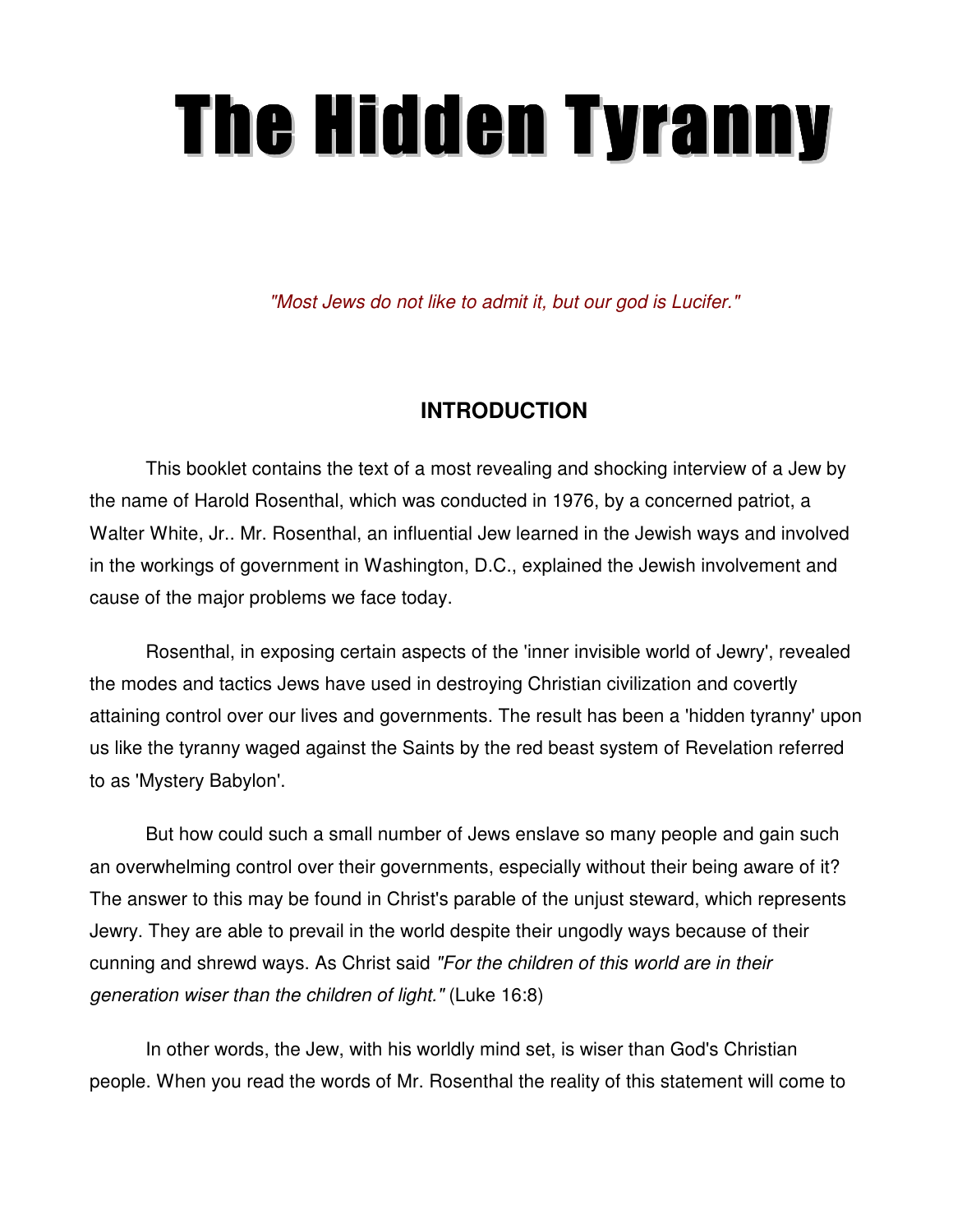light. This problem was so prevalent and important for us to overcome that Christ had instructed us to "be wise as serpents". (Matthew 10:16)

America and the world is now covered in political, economic, moral and social problems which need to be acted upon by Christian people. As Edmund Burke stated: "The only thing necessary for evil to triumph is for good men to do nothing." But before we can properly act we need a proper (not just a superficial) understanding of the problem. This booklet will help provide the reader with that understanding.

In the manuscript the emphasis shown as underline text has been added while that in bold is per original. The footnote comments and illustration have been added by myself.

■ Charles A. Weisman June, 1992



**Harold Wallace Rosenthal** (November 2, 1947 – August 11, 1976), was a senior aide to then-Senator **Jacob K. Javits** (LEFT) when Rosenthal was murdered in a PLO (or possibly Mossad agents posing as PLO) terrorist attack in Istanbul, Turkey. Rosenthal also worked for the **Rockefeller Brothers Fund** (RBF), ("Philanthropy for an Interdependent World"), a





Rosenthal worked for **Hugh Carey** 51st Governor of New York (LEFT) and also for **Walter Mondale** (RIGHT) (later the 42nd Vice President of the United States).

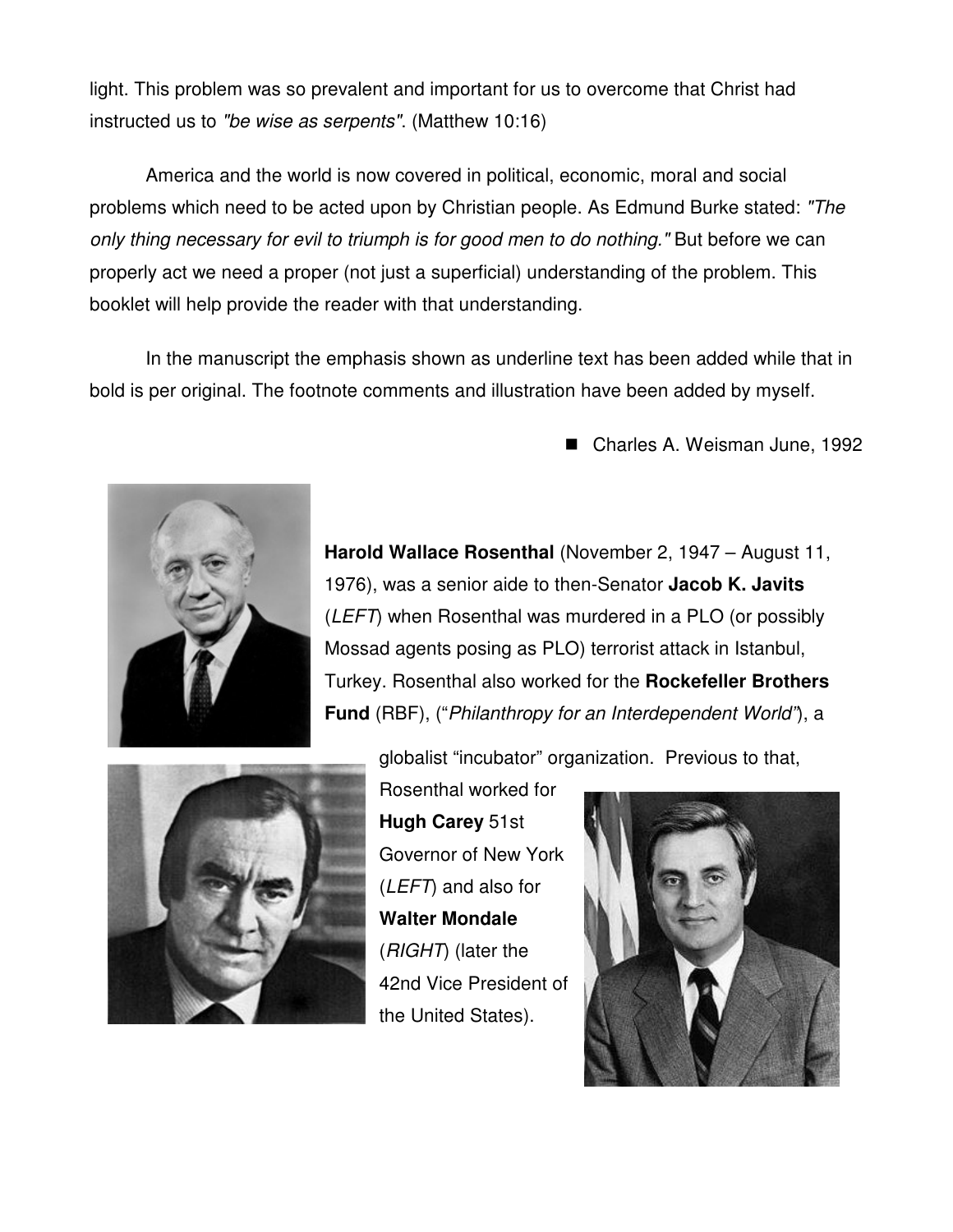# The Hidden Tyranny

#### **Part One**

In a highly confidential interview with a Jewish administrative assistant to one of this nation's ranking senators, he said, "It is a marvel that the American people do not rise up and drive every Jew out of this country."

The Jew, Mr. Harold Wallace Rosenthal, made this statement after admitting Jewish dominance in all significant national programs. He said,

"We Jews continue to be amazed with the ease by which (Christian Americans have fallen into our hands. While the naive Americans wait for Khrushchev to bury them, we have taught them to submit to our every command." (This submission has been made possible by the gradual adoption of Talmudic concepts as being Christian, thus producing a Jewish society. It is what Rabbi Martin Siegel call, "the Judaization of Christianity.")

When asked how a nation could be captured without their knowing it, Mr. Rosenthal attributed this victory to absolute control of the media. He boasted of Jewish control of all the Media. Any newspaper which refused to absolute control of the media. He boasted of Jewish control of all the Media. Any newspaper which refused to acquiesce to controlled news was brought to its knees by withdrawing advertising. Failing in this, the Jews stop the supply of news print and ink. "It's a very simple matter," he stated.

When asked about men in high political office, Mr. Rosenthal said that no one in the last three decades has achieved any political power without Jewish approval. "Americans" have not had a presidential choice since 1932 when [Franklin] Roosevelt was our man; every president since Roosevelt has been our man." (Even before Roosevelt the Jewish influence upon Woodrow Wilson (1913-21) was quite evident, as Henry Ford wrote in 1921 -- "Mr. Wilson, while President, was very close to the Jews. His administration, as everyone knows, was predominantly Jewish." The International Jew, Dearborn Publishing Co., III, p. 28-9).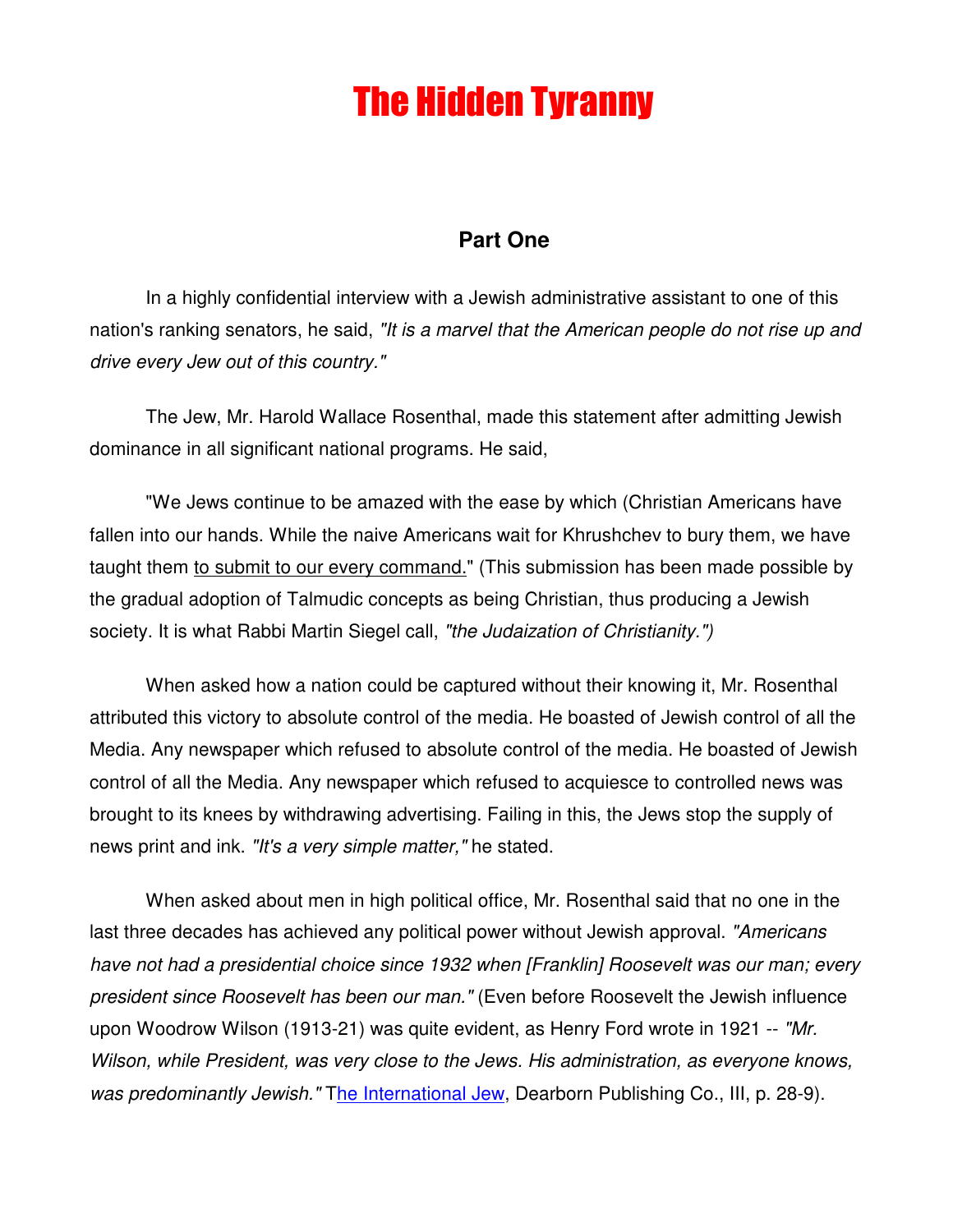In a discussion about George Wallace, Mr. Rosenthal smiled and suggested that we note where Wallace stands today. When the U.S. foreign policy was mentioned, the bedroom confidence of the interview was all but set aside. With disdain and mockery he sneered at the American stupidity in failing to see through the entire scope of Kissinger foreign policy. "It is Zionist-Communist policy from beginning to end. Yet the citizens think this Jewish policy will benefit America." (The reason for this is because the Jewish media refers to the "Zionist-Communist policy" as "American policy" pursuant to "Constitutional" provisions. Ignorance of our own system of government is the real issue here.) He cited 'detente' and Angola as examples of Jewish diplomacy. The credulous nature of Americans drew only contempt from him.

The interview continued on an almost omniscient plane.

"We Jews have put issue upon issue to the American people. Then we promote both sides of the issue as confusion reigns. With their eyes fixed on the issues, they fail to see who is behind every scene. We Jews toy with the American public as a cat toys with a mouse."

As the conversation went on into the late hours, one could sense that perhaps America deserves the reign of terror being planned for her. The Jewish mind pits every ethnic group against the other. "The blood of the masses will flow as we wait for our day of world victory," Mr. Rosenthal said coldly. (This is the same dialogue spoken by communist revolutionary leaders). For hours after this incredible discussion, a sense of inadequacy prevailed. Is it possible that another group of 'human beings' could be so treacherous in spirit, so evil in intent? Yet, the words heard and the evidence at hand are real. Is it possible that the American people can remain docile, even while their life's blood is being drained from them? It seems so.

#### **What Does All This Say To Us?**

Since the time that this lengthy interview was recorded, Mr. Harold Wallace Rosenthal, age 29, the administrative assistant to Senator Jacob K. Javits of New York, was killed in an alleged sky-jacking attempt on an Israeli airliner in Istanbul, Turkey, August 12, 1976.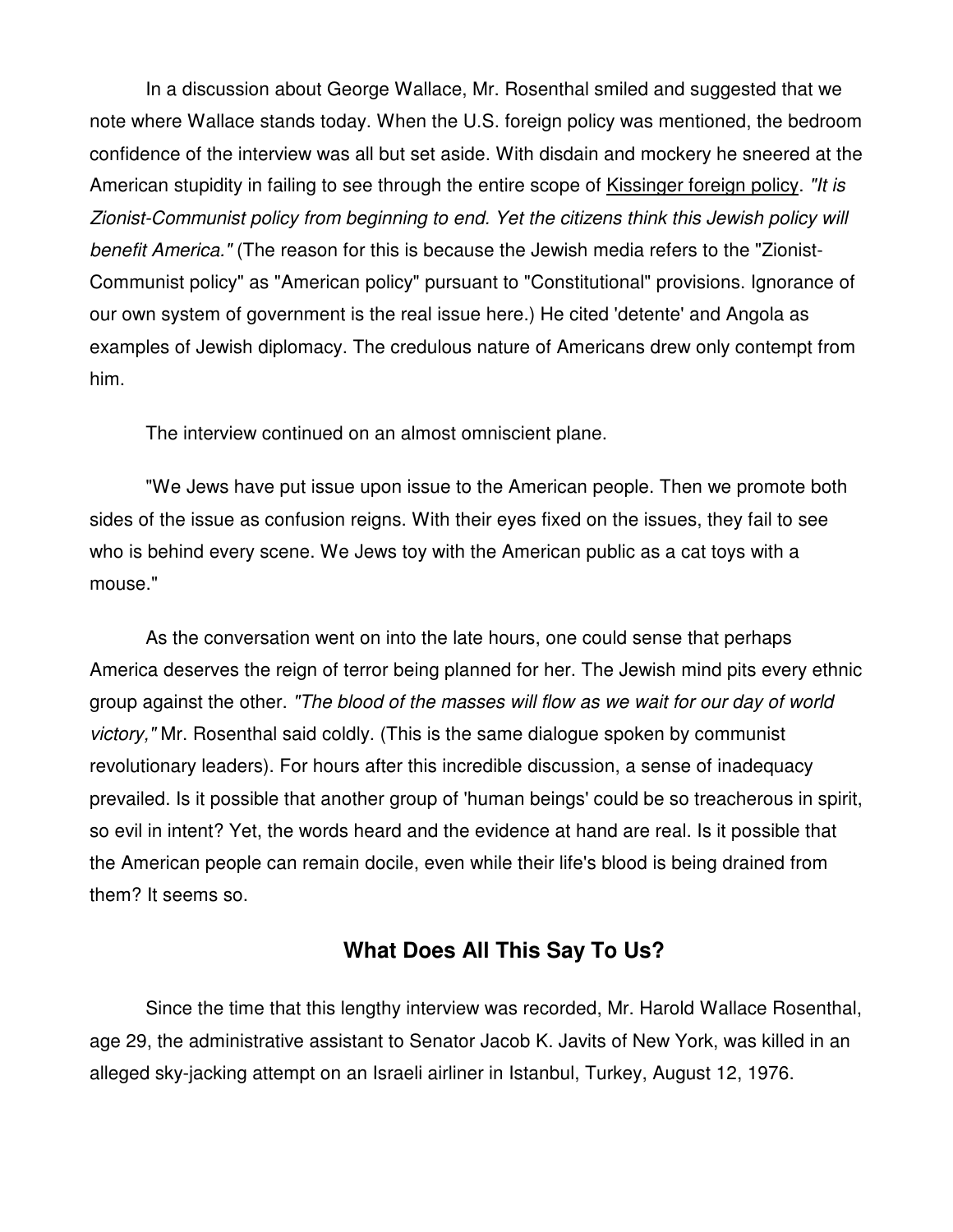It would appear that Mr. Rosenthal might have 'talked too freely' because although four people were killed and some 30 injured during the sky-jacking attempt, Rosenthal was not killed by a random bullet as were the others, From reports secured at the time, it seems amazing and strange that of all the people involved in this incident Mr. Rosenthal should have been fatally wounded. Meanwhile, I, Walter White, who conducted this confidential interview, can now state after much investigation, expense and travel, that Harold Rosenthal was undoubtedly murdered at the Istanbul airport, in what was to appear as a hijacking -- probably by his own people. ("There is nothing that the International Jew fears so much as the truth, or any hint of the truth about himself or his plans." The International Jew, Vol. I, p. 200.)

We had no desire to hurt anyone and especially members of the Rosenthal family who had suffered enough in this tragedy. We corresponded with his mother and father in Philadelphia and his brother Mark David Rosenthal who is attending college in northern California. In fact, it was he who advised me that Harold's friends in Washington had set up a memorial fund in Harold W. Rosenthal's name. He sent us a copy of "The Harold W. Rosenthal Fellowship In International Relations" American Jewish Committee, Washington Chapter, 818 - 18th Street N.W., Washington, D,C. 20006. It lists some of the 'who's-who' and the honorary Co-Chairman are vice President Walter F. Mondale and Senator Jacob K. Javits.

Out of respect, we decided to wait until a year had passed since the death of Harold Wallace Rosenthal so we delayed publishing everything he gave us on that memorable day and evening. And as stated before, the interview was lengthy -- as he seemed to enjoy pouring out this information -- and at times it was broken -- and went on into the evening.

This writer and editor is not easily shocked but as this egotist Harold W. Rosenthal raved on and on I found so much of what he said actually horrifying -- the actual betrayal of which he admittedly was a part -- and he appeared to gloat over the apparent success of a Jewish World Conspiracy. This, mind you, comes from an "administrative assistant" to one of our ranking Senators, Jacob K. Javits of New York.

What you are about to read should act as a WARNING to all non-Jews throughout the world. It hopefully should open the eyes of many who knew him in Washington government circles.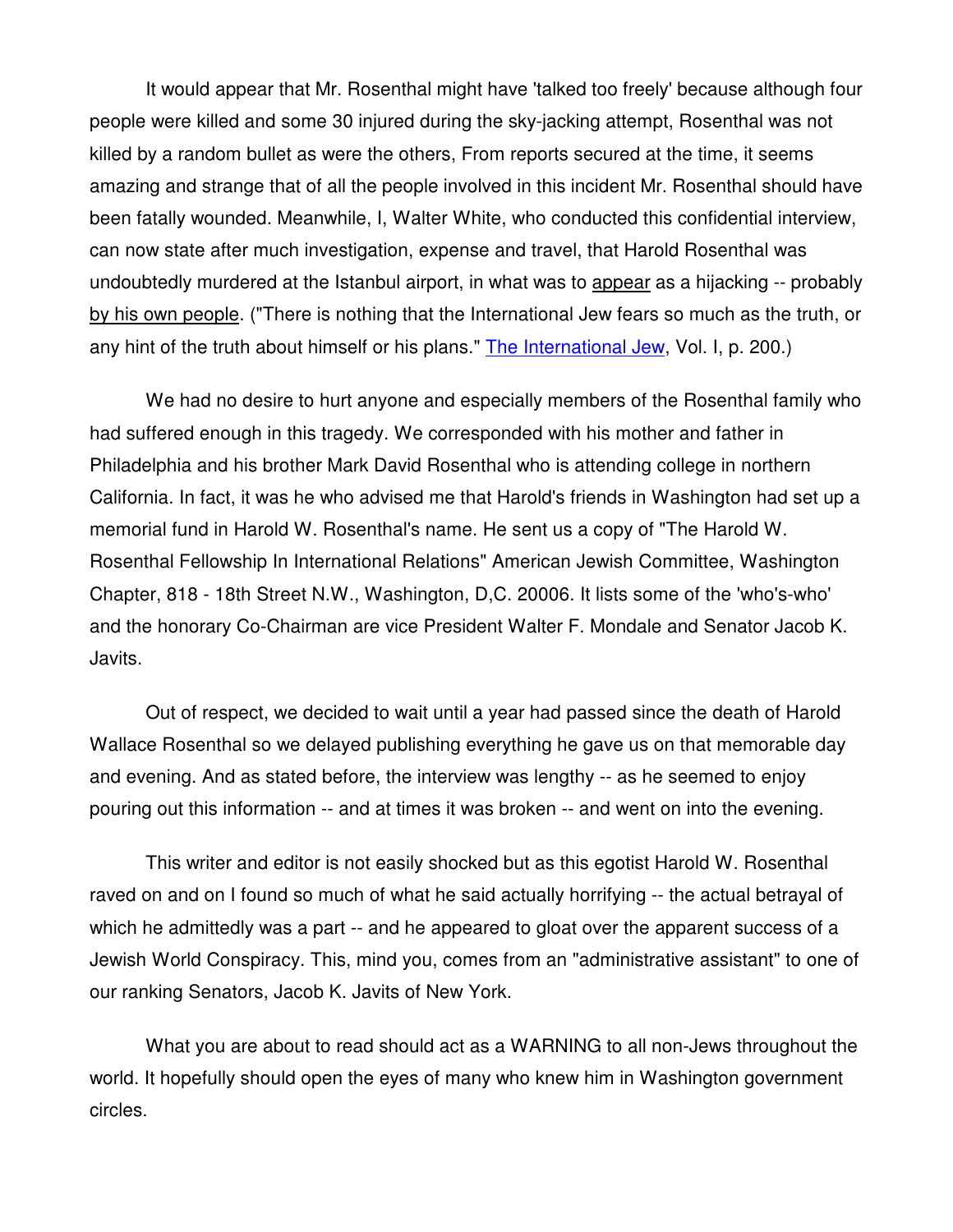It becomes indeed obvious That what he discloses is not fiction. It is not imagination! He was not pretending -- as he spoke with knowledge and intelligence. Many things have been said and written about the One World Jewish Conspiracy but never been described so openly. It staggers the imagination. Their plans are shocking and many will be astonished at the contents of this document. NOTHING like it has ever been told before.

We prefer not to elaborate. You be the judge.

Looking back to the time of this interview and having had time to analyze Harold Rosenthal's candidness, we are compelled to think of him as a conceited, boastful yet very knowledgeable person. I would classify him as an egotist and an egoist. At times his cruelty surfaced with a venom, especially as he describes the stupid Christians or 'goy' as he so often referred to us. This surprised me because the word goy is not in our language and he must have known this. His mind was thoroughly immersed in the one-world plan of world Jewry. With arrogance, he boasted that the Jew's conquest of the world was almost complete -- thanks to Christianity's stupidity.

#### **Jewish Zionism & Anti-Semitism**

When asked if he was a Zionist Mr. R. replied:

"That's a hell of a question! At the foundation of the issue is the traditional Zionist concept of aliyah, a Hebrew term meaning the "in gathering" or return of Diaspora (dispersed) Jews to the Palestine homeland. Ever since 1948, and the creation of the state of Israel, aliyah has become a basic imperative of Israeli government policy."

What is aliyah? Will you please spell it for me -- wherein he did and we inquired as to the realistic meaning of aliyah. Mr. R. said:

"It is a permanent physical migration to Palestine, not just a visit."

We asked, what is Zionism? I've heard Jews define it as anything from a permanent migration to financial and spiritual support of Israel from around the world. Mr. R. replied: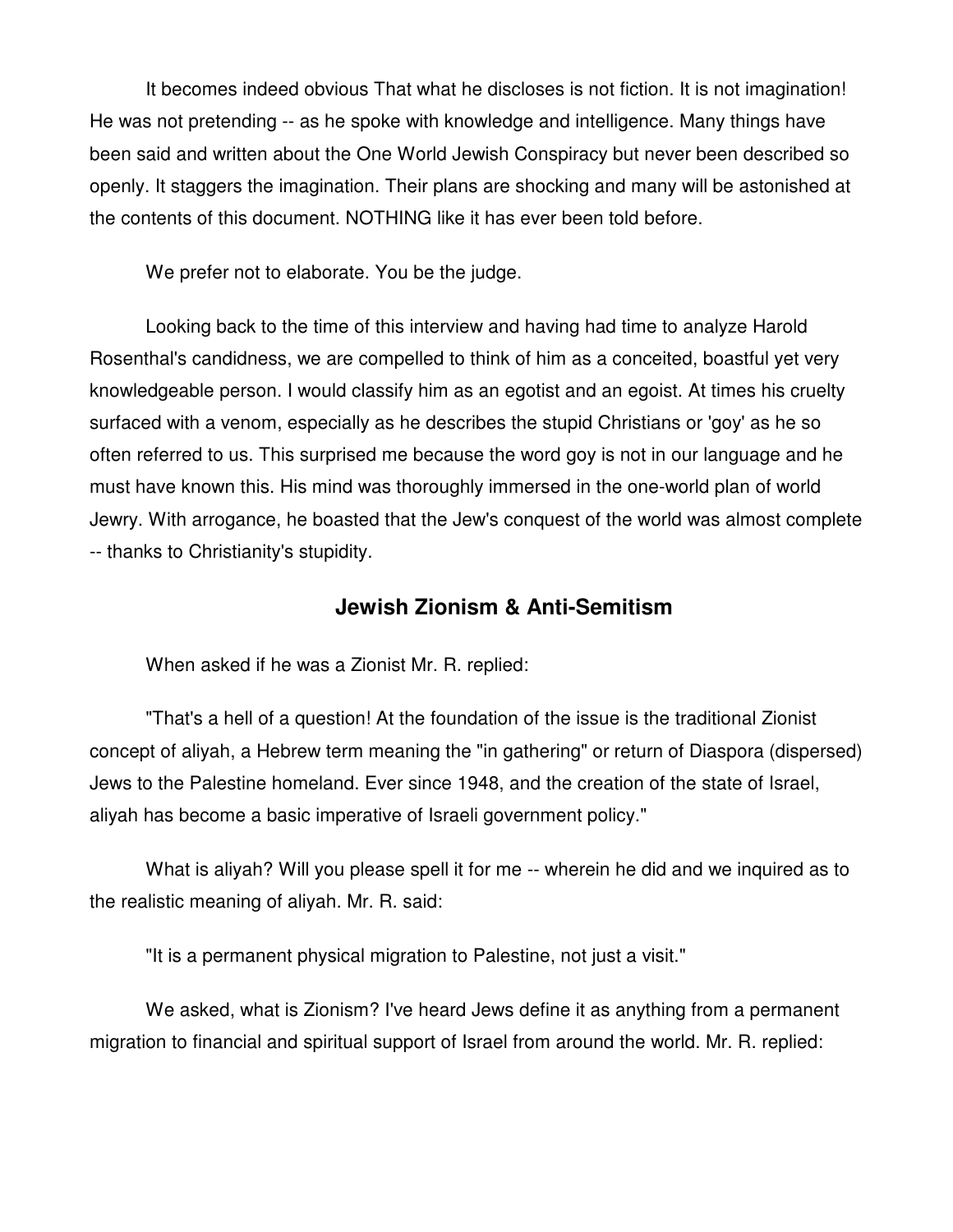"Our first leader, former Prime Minister David Ben-Gurion said that Zionism without a 'return to Zion' is phony. Not many American Jews migrate permanently to Israel. Some say that all Jews, by definition, are Zionists. Others say that a Jew is not a Zionist unless he's a member who pays dues to an actively Zionist organization. Definitions have been tossed everywhere since the Jewish homeland became a reality." (Zionist propaganda and activities have always been based and accepted on the false assumption that the Jews are Israelites, making Palestine the Jews' land; and that they only need help to go back and to build up their state. Thus, gullible Christians support them.)

Millions of tax-exempt American dollars are sent to Israel yearly and we true Americans do not like this. Mr. R. replied:

"The naive politicians in Washington are gullible. Most of them are not too bright so the powerful Jewish lobbyists influenced this practice years ago and there is no one strong enough to stop it. Some of that money is even returned to the United States and spent on Zionist propaganda efforts, much of it through the B'nai B'rith and the Conference of Jewish Organisations and the World Jewish Congress. The Jewish Agency is a funding arm -- a sort of body of B'nai B'rith officials. There is nothing wrong with sending American dollars to Israel tax-free so long as we are smart enough to get away with it. Let's reverse this conversation for a minute. You made it clear and quite vociferously, that you don't like Jews. Why do you hate us?"

Mr. Rosenthal, I do not hate anybody. I said I hate what the Jews are doing to us and especially as it relates to any and everything related to Christianity. I hate their deceit, cunning, and their detestable dishonesty. Does that make me anti-semitic? If it does then I am anti-semitic!!

"Anti-Semitism does not signify opposition to Semitism. There is no such thing. It is an expression we Jews use effectively as a smear word -- used to brand as a bigot like you guys -- anyone who brings criticism against Jews. We use it against hate-mongers." ("Anti-Semitism" is a recent creation by Jews. Jews tell us what constitutes Anti-Semitism and when it exists. All the "anti-Semitism" that exists in the United States is the deliberate creation of the Jewish leaders. The Jews want and need this tool to control and silence the opposition to their harmful and repugnant ways.)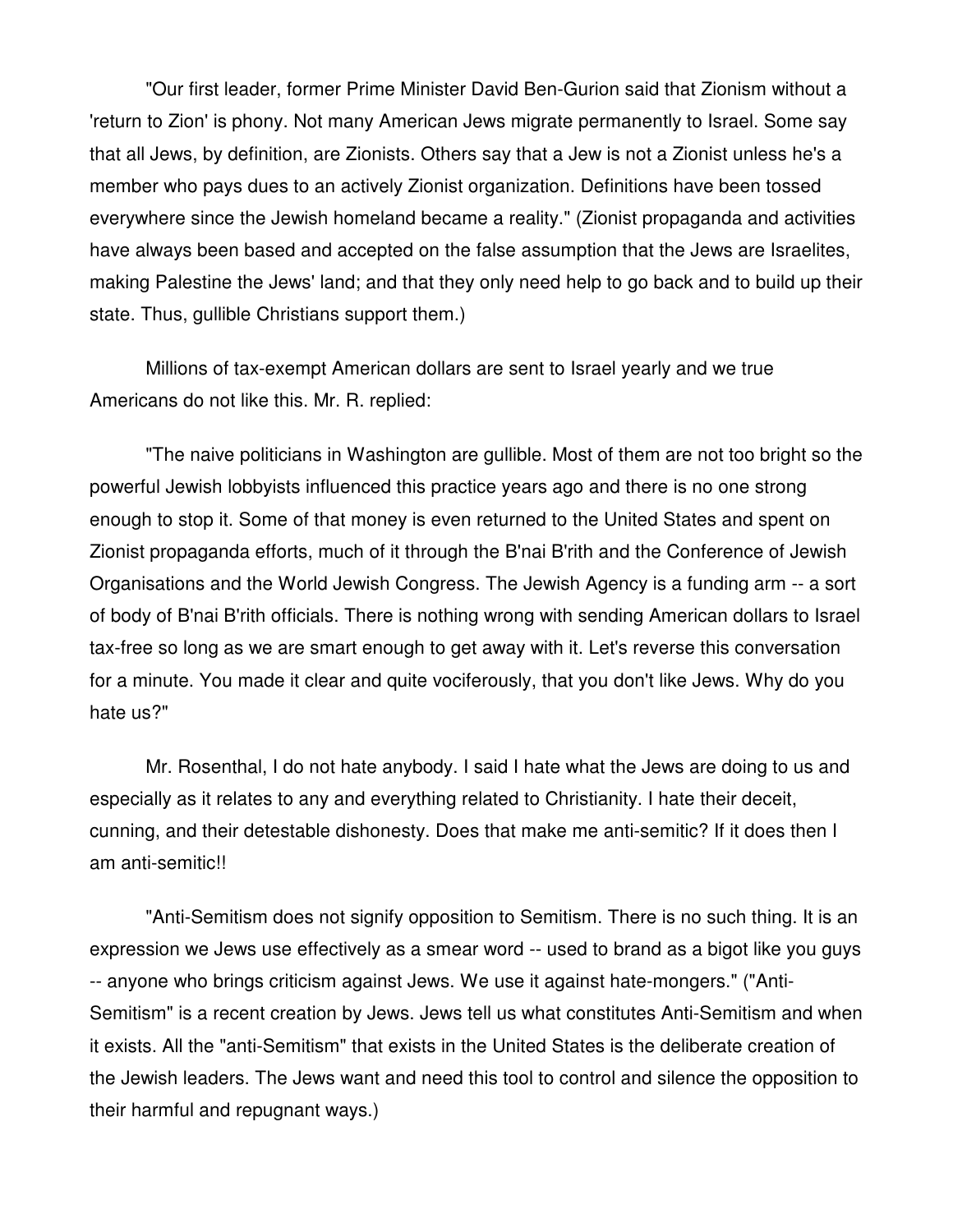It was made clear that I despised the Jews' corruptive influence on our Christian culture -- and on our properly Christ-oriented American way of life to which Mr. R. said:

"During Christ's time, the Jews were seeking a material and earthly kingdom but Christ offered the Jews a spiritual kingdom. This, they couldn't buy, so they rejected Jesus Christ and had him crucified."

What do you mean -- had him crucified? Doesn't history prove that the Jews crucified Jesus Christ? To which he answered:

"Yes, I guess they did. I don't beat around the bush, but 2,000 years ago your people would have done the same thing to a man who mistreated you as Christ did the Jews."

You speak of Jesus Christ as merely a man.

"That's all he was -- a man who walked on the earth like any other man and this myth about Christ rising from the dead and returning to earth to visit with his disciples is a bunch of crap. The Jews who drove the Arabs out of Palestine did so to disprove Christ's mission for a spiritual kingdom. You see, instead of a leader who would make an empire for the Jews, your kind of people gave the Jews a peaceful preacher called Christ who instead of an eye-for-aneye turns the other cheek. Rubbish! We are building and, in fact, have built an earthly empire without your kind and your disappointing Messiah."

I can see that it is you and your kind who try to get Christ out of Christmas. I feel sorry for you. To which he quickly replied:

"Don't give me that s\_ \_ \_. I don't want your pity. I don't need it! Too many Jews do not have the guts to tell you how we live and plan, but I am not intimidated by anyone or anything. I know where I'm going."

#### **Government and Political Control**

When asked why do Jews frequently change their names he said:

"Jews are the most intelligent people in the world so if it benefits them to change their names they do so. That's all there is to it. They mix in your society which is plenty corrupt --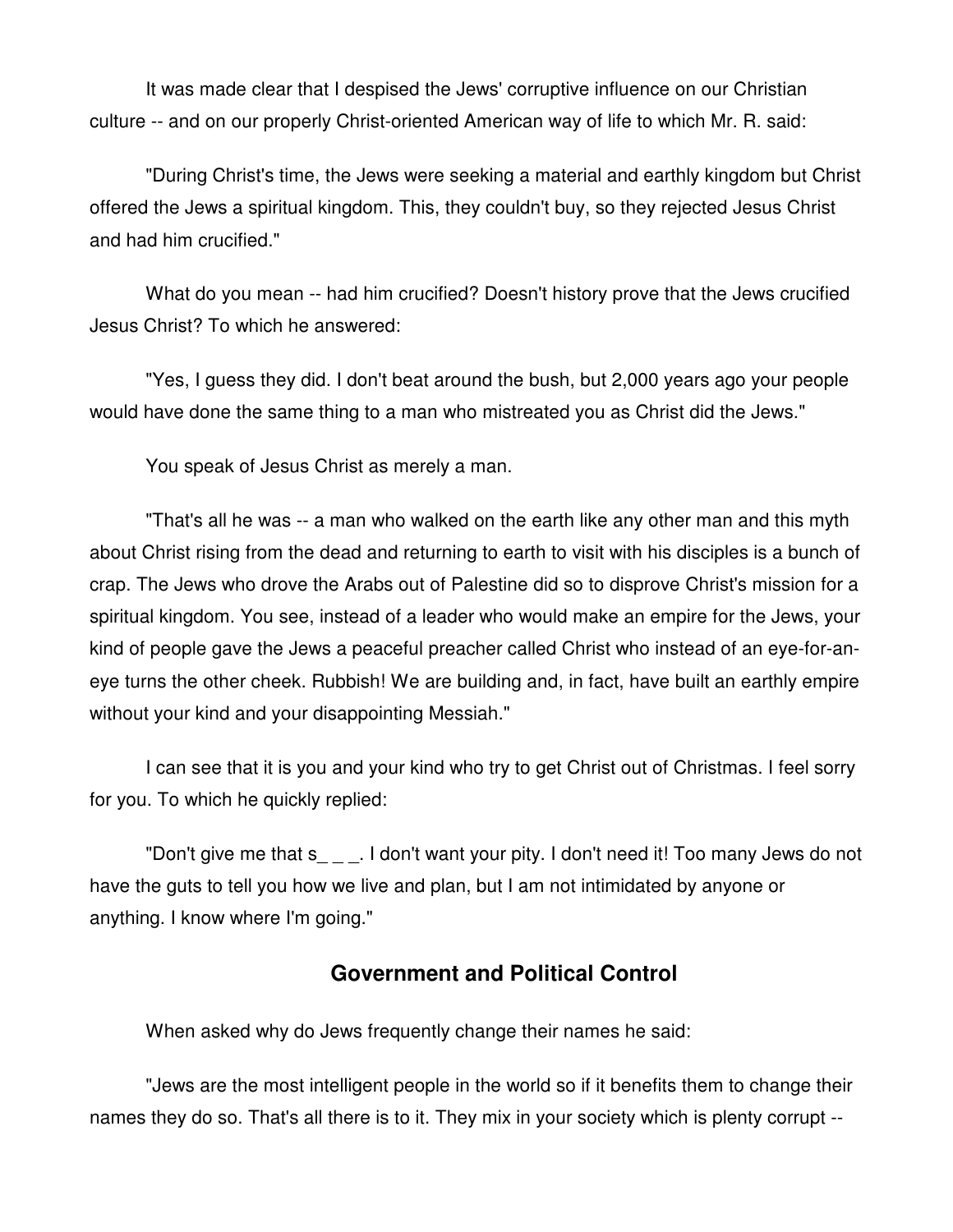so while the Jews are benefiting themselves the dumb goy doesn't realize that these Jews with non-Jew names are Jews. I know what you're thinking -- about Jews in the government who use non-Jew names. Well, don't be concerned because in the foreseeable future there will be no Presidential power in the United States. The *invisible government* is taking strength in that direction."

To your knowledge, are the Jews in Russia really persecuted or are they given any kind of freedom? To which he said:

"Most Jews throughout the world -- I'd say more than 90% know what is really happening to our people. We have communication unequaled anywhere. It is only the jerks, the ignorant and misinformed and degenerates who can find peace in your society -- and you bastards hide your sins by donning sheep's clothing. You are the hypocrites -- not the Jews, as you say and write about. To answer your question -- in Russia, there are two distinct

governments -- one visible and the other invisible. The different nationalities -- whereas the invisible is composed of all Jews. The powerful Soviet secret police takes its orders from the invisible government. There are about six to seven million Communists in Soviet Russia. 50% are Jews and about 50% gentile -- but the gentiles are not trusted. The Communist Jews are united and trust each other -- while the others spy on one another. About every five or six years the secret Jewish Board calls for the purge of the Party and many are liquidated."



When asked, why? he said:

"Because they begin to understand too much the Jewish secret of government. Russian Communists have a Secret Group Order which consists of Jews only. They rule over everything pertaining to the visible government. It was this powerful organization that was responsible for the secret removal of the center of Communism to Tel Aviv from where all instructions now originate."

Does our government and the United Nations have knowledge of this? Mr. R. replied.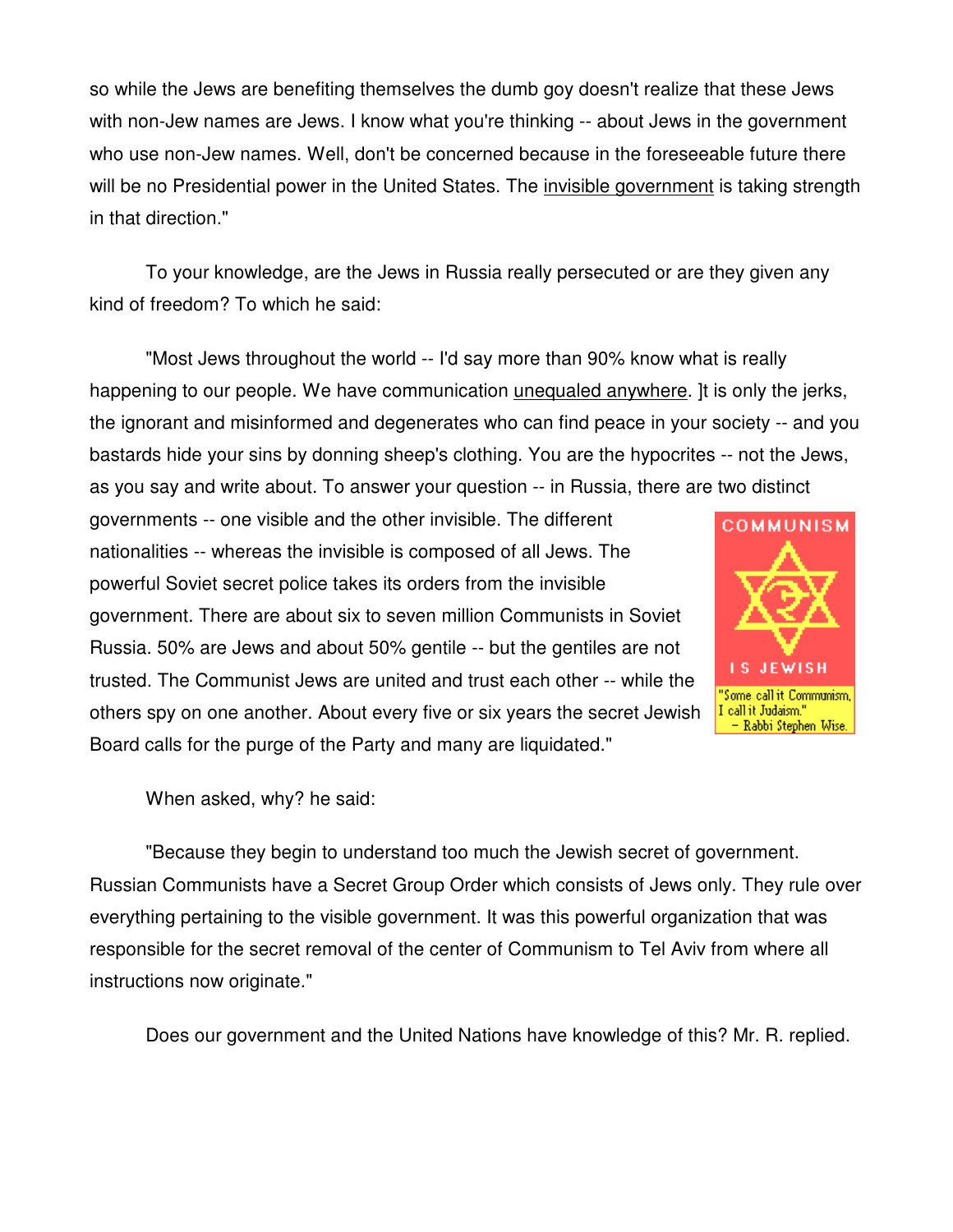"The United Nations is nothing but a trap-door to the Red World's immense concentration camp. We pretty much control the U.N."

When asked why the Communists destroy the middle class or educated and their entire families when they invade a country Mr. R. replied:

"It is an established rule to destroy all members of pre-existing government, their families and relatives but never Jews. They destroy all members of the police, state police, army officers and their families but never Jews. You see, we know when a government begins to search for the Communists within its borders -- they are really attempting to uncover Jews in their area. We're not fooled! The invisible rulers in the Communist countries have a world control over the propaganda and the governments in free countries. We control every media of expression including newspapers, magazines, radio and television. Even your music! We censor the song released for publication long before they reach the publishers. Before long we will have complete control of your thinking." (Those who do not have the might to conquer their enemies must resort to mind control, which eventually can be more effective than outright physical control, as none are aware of the control and thus no resistance is made.)

#### **Christianity and Judaism**

The way you boast -- if this is true -- it is frightening to think about our future -- and that of Christianity -- to which Mr, R. said:

"There will be a forced class of warfare here in the United States and many will be liquidated. You will unquestionably be among them. The Jews will not be harmed. I'm not boasting! I'm giving you the facts! And it is too late for your Christian followers to put up a defense. That time is long past. Long, long ago we HAD to become the aggressors!! That is undoubtedly one our GREAT purposes in life. WE are the aggressors!!"

After reminding him that we thought he was intelligent but now realize that he doesn't know what he was talking about he replied:

"Judaism is the unequaled culture -- with nothing, nothing anywhere in the world to compare with it. Your so-called Christianity is an outgrowth of Judaism. The cultural and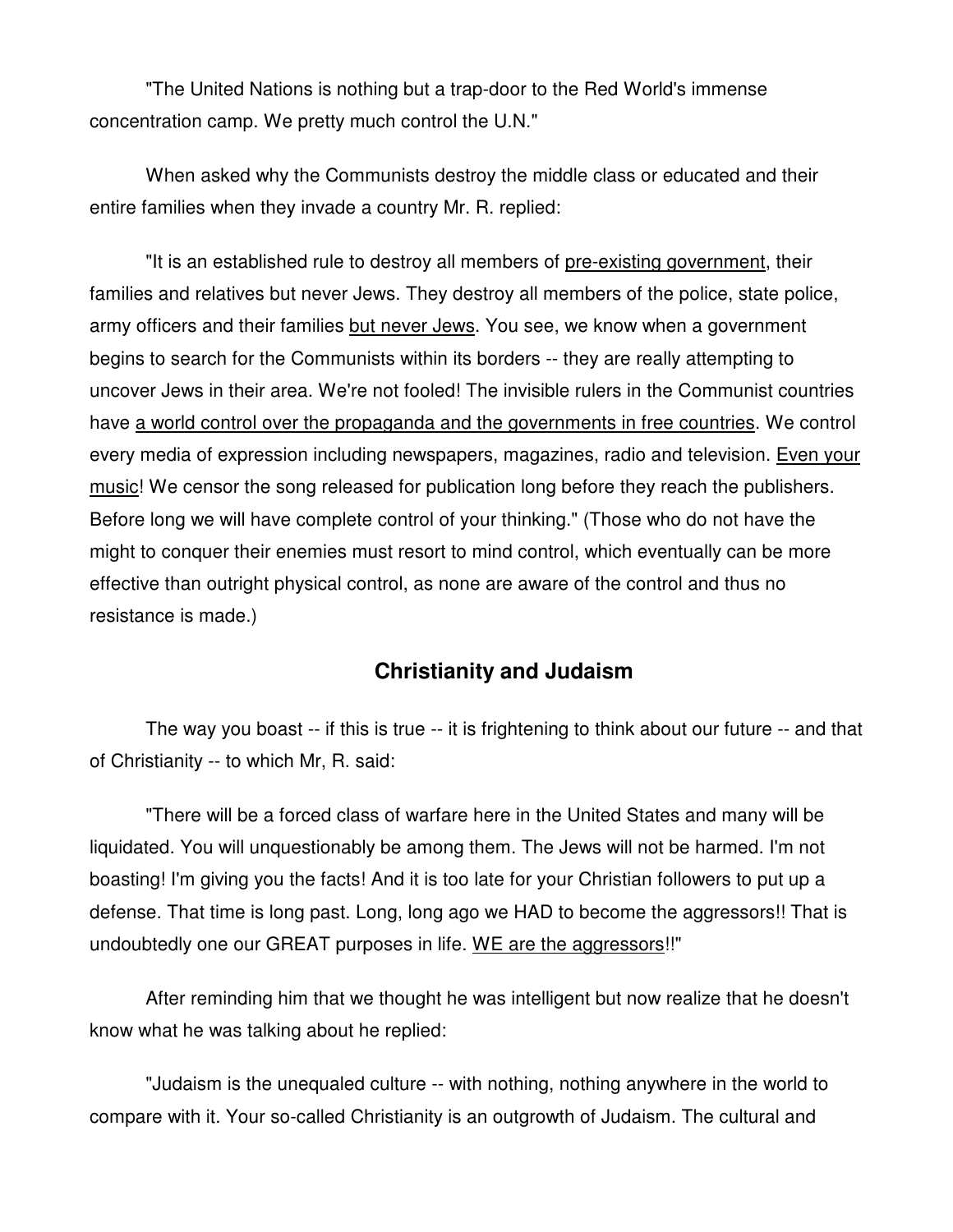intellectual influence of Judaism is felt throughout the entire world -- yes, throughout civilization."

When I asked whether he thought we faced a problem eventually with the Blacks because of their startling population increase he said that the Blacks are helping to serve 'our purpose' which might mean several things.

We discussed the Black invasion of city, county and state and their prominence now in television. Also how ridiculous it is for Blacks to become converted to Jews -- like Sammy Davis for instance. Mr. R. replied:

"That doesn't mean anything. We know that a Black cannot become a Jew and that Sammy Davis is still Black. It may have been to his advantage to become converted. In reality he still remains a nigger and not a Jew."

I told him of my in-depth study of the Jews and that there were few who have done more research on world Jewry than I -- and about my unpleasant discoveries -- reminding Mr. R. that there is no morality among Jews. He replied:

"Money is more important than morality. We can accomplish anything with money. Our people are proving that in Israel where its strength against attack is its permanent state of war readiness. Israel can now win in any encounter. The kibbutz-raised intellectual elements are going to build that small country into a mid-east wonderland. It will also eventually be the base for World Government Headquarters." (Talmudic Judaism is a religion of Jewish world control and slavery.)

We discussed the tragedy of Watergate and corruption at all levels of government and suggested that government representatives practice more openness and candor in dealing with the people. Mr. R. said:

"What good would it do? What the hell does the public know about the running of government. The great majority are asses -- horses asses!!"

May we quote you on that?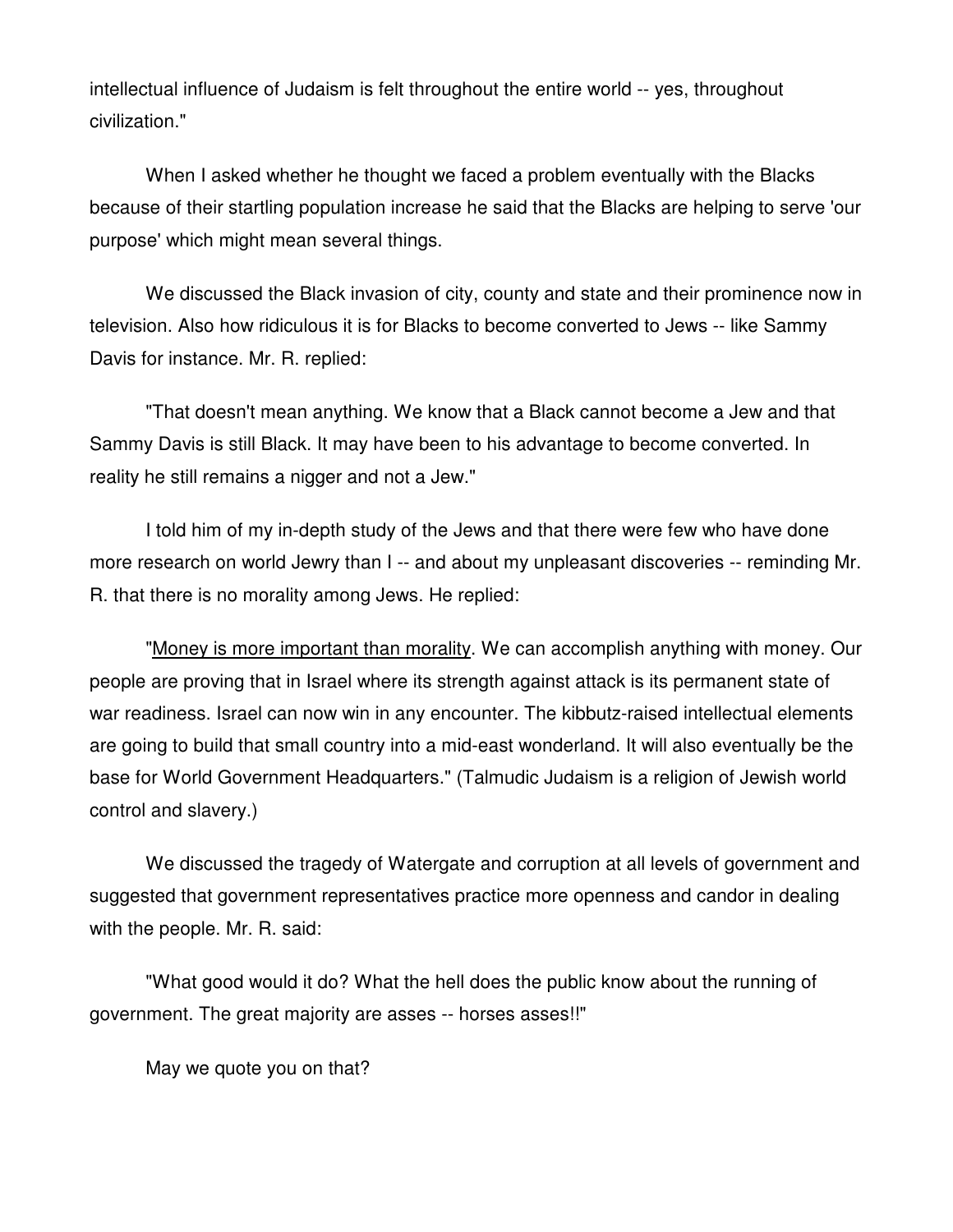"I don't care: what you do -- as I said, few have the guts to speak out. We would all have better understanding between each other -- jews and gentiles -- if we spoke out more openly. Your people don't have guts. We establish your thinking -- we even place within you a 'guilt complex' making you afraid to criticize Jewry openly."

#### **The Jewish Belief and Religion**

In the quietness of this enlightening conversation it became clear that the understanding poured forth did not come from a novice. Mr. Rosenthal was asked how Jews gain acceptance so easily among other races. His answer was long and thorough.

"At a very early date, urged on by the desire to make our way in the world, Jews began to look for a means whereby we might distract all attention from the racial aspect. What could be more effective, and at the same time more above suspicion, than to borrow and utilize the idea of a religious community? We've been forced to borrow this idea from the Aryans. We jews never possessed any religious institution which developed out of our own consciousness, for we lack any kind of idealism. This means that a belief in life beyond this terrestrial existence is foreign to us. As a matter of fact, the Talmud does not lay down principles with which to prepare the individual for a life to come, but furnishes only rules for a sumptuous life in this world. It is a collection of instructions for maintaining the Jewish race and regulating: intercourses between us and the goy. Our teachings; are not concerned with moral problems, but rather with how to 'get.' (This explains the parasitic nature of Jewish people. Jews never get rich off one another, but seek to 'get' the labor and wealth of others.)

"In regard to the moral value of the Jews' religious teaching, there exist quite exhaustive studies which show the kind of religion that we have in a light that makes it look uncanny to the Aryan mind. We are the best example of the kind of product which religious training evolves. Our life is of this world only and our mentality is as foreign to the true spirits of Christianity as our character was to the Founder of this new creed 2,000 years ago. The Founder of Christianity made no secret of his estimation of the Jews and the fact that he was not one of us. When he found it necessary he drove us out of the temple of God, because then, as always, we used religion as a means of advancing our commercial interest." (The Merchants of Babylon have commercialized our society.)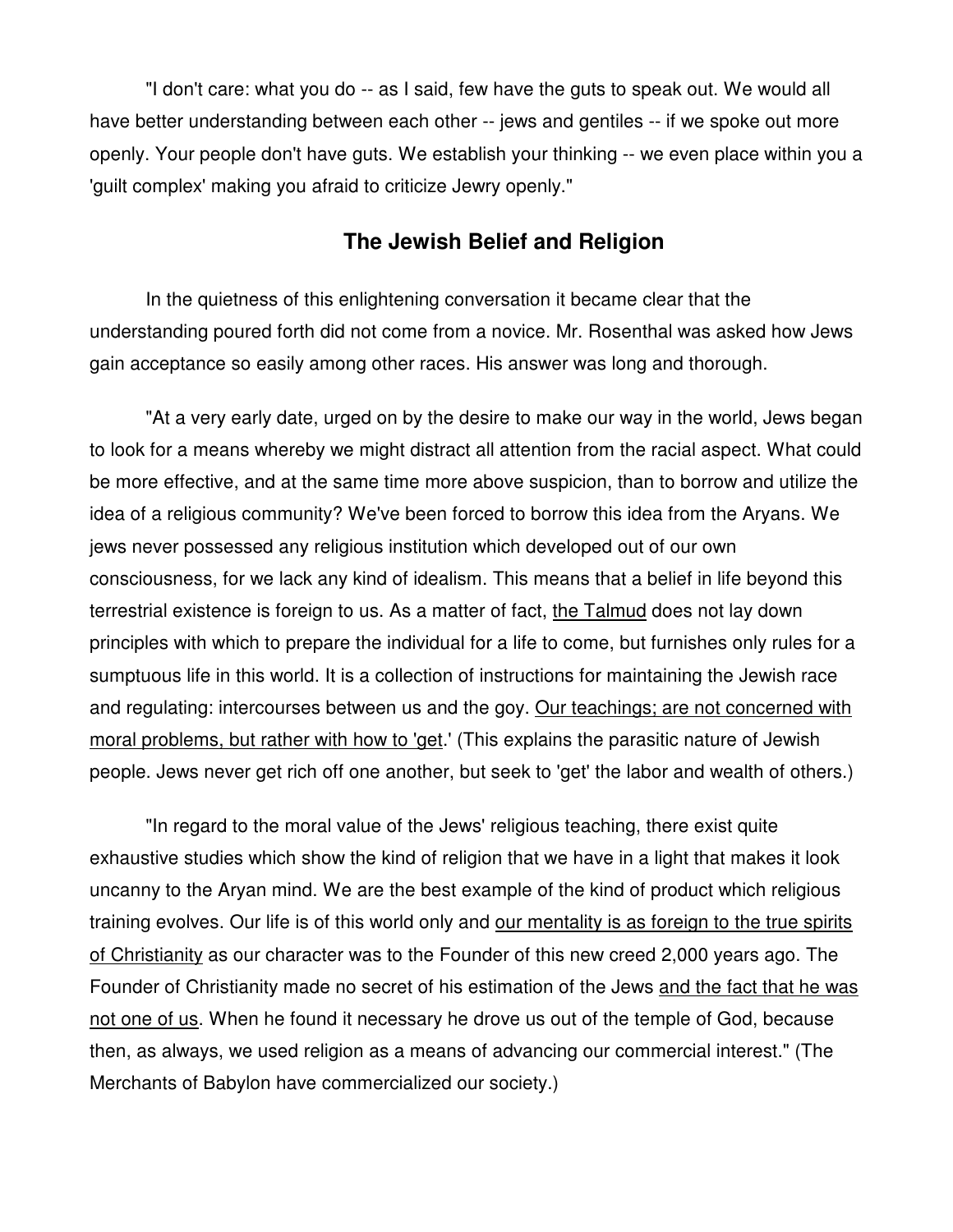"But at that time, we managed to nail Jesus to the cross for his attitude towards us; whereas, the modern Christians enter into party politics and in order to win elections, they debase themselves by begging for Jewish votes. They even enter into political intrigues with us against the interests or their own nation. (These people have been called by various names -- scalawags, political prostitutes, carpetbaggers, charlatans, traitors, stooges, pawns, etc.)

"We can live among other nations and states only as long as we succeed in persuading them that the Jews are not a distinct people, but are the representatives of a religious faith who, therefore, constitute a 'religious community,' though this be of a peculiar character. As a matter of fact, this is the greatest of our falsehoods.

(The Jews have established five major falsehoods which work to conceal their nature and protect their status and power, to wit:

- 1) The Jews are Israelites, and thus God's chosen people;
- 2) Jesus Christ was a Jew;
- 3) That 6 million Jews were killed in a holocaust during WW II;
- 4) That all races are equal, or that all are brothers; and,
- 5) That the Jews are just another religious group.)

"We are obliged to conceal our own particular character and mode of life so that we will be allowed to continue our existence as a parasite among the nations. Our success in this line has gone so far that many believe that the Jews among them are genuine Frenchmen, or Englishmen, or Italians, or Germans who just happen to belong to a religious denomination which is different from that prevailing in these countries. Especially in circles concerned with government, where the officials have only a minimum of historical sense, we are able to impose our infamous deception with comparative ease. Therefore, there is never the slightest suspicion that we Jews form a distinct nation and are not merely the adherents of a 'confession.' Though one glance at the press which we control ought to furnish sufficient evidence to the contrary, even for those who possess only the smallest degree of intelligence."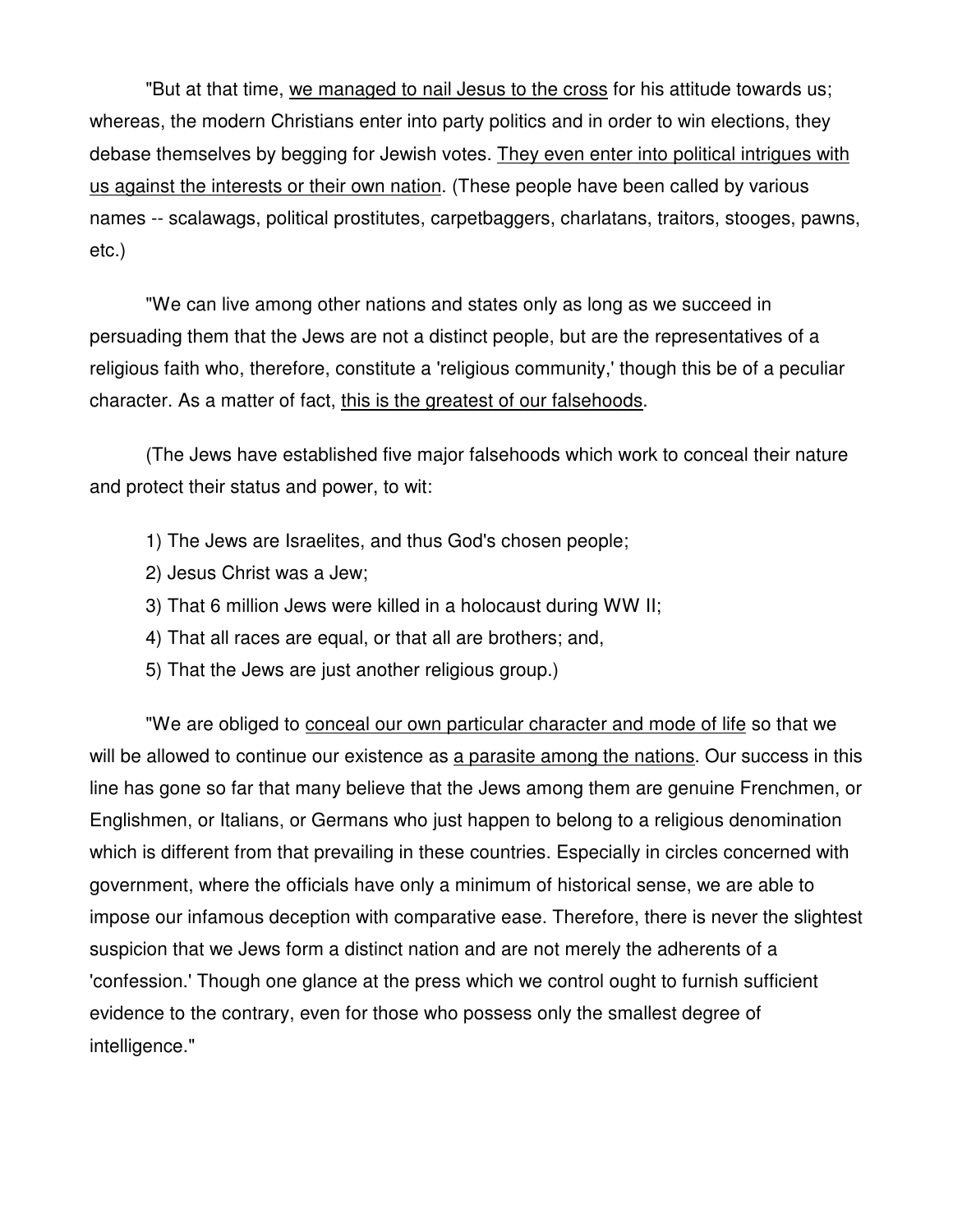#### **The Money Power**

When questioned about the ways in which the Jews have gained power, Mr. Rosenthal said:

"Our power has been created through the manipulation of the national monetary system. We authored the quotation. 'Money is power.' As revealed in our master plan, it was essential for us to establish a private national bank. The Federal Reserve system fitted our plan nicely since it is owned by us, but the name implies that it is a government institution. From the very outset, our purpose was to confiscate all the gold and silver, replacing them with worthless non-redeemable paper notes. This we have done!"

When asked about the term 'non-redeemable notes,' Mr. Rosenthal replied:

"Prior to 1968, the gullible goy could take a one dollar Federal Reserve note into any bank in America and redeem it for a dollar which was by law a coin containing 412 1/2 grains of 90 per cent silver. Up until 1933, one could have redeemed the same note for a coin of 25 4/5ths grains of 90 per cent gold. All we do is give the goy more non-redeemable notes, or else copper slugs. But we never give them their gold and silver. Only more paper," he said contemptuously. "We Jews have prospered through the paper gimmick. It's our method through which we take money and give only paper in return." (The economic problem of America and the world is ultimately a Jewish problem, or as Henry Ford stated: "The Money Question, properly solved, is the end of the Jewish Question and every other question of a mundane nature." The International Jew, Vol. III, p. 221.)

Can you give me a example of this we asked?

"The examples are numerous, but a few readily apparent are the stocks and bonds market, all forms of insurance and the fractional reserve system practiced by the Federal Reserve corporation, not to mention the billions in gold and silver that we have gained in exchange for paper notes, stupidly called money. Money power was essential in carrying out our master plan of international conquest through propaganda."

When asked how they proposed doing this, he said: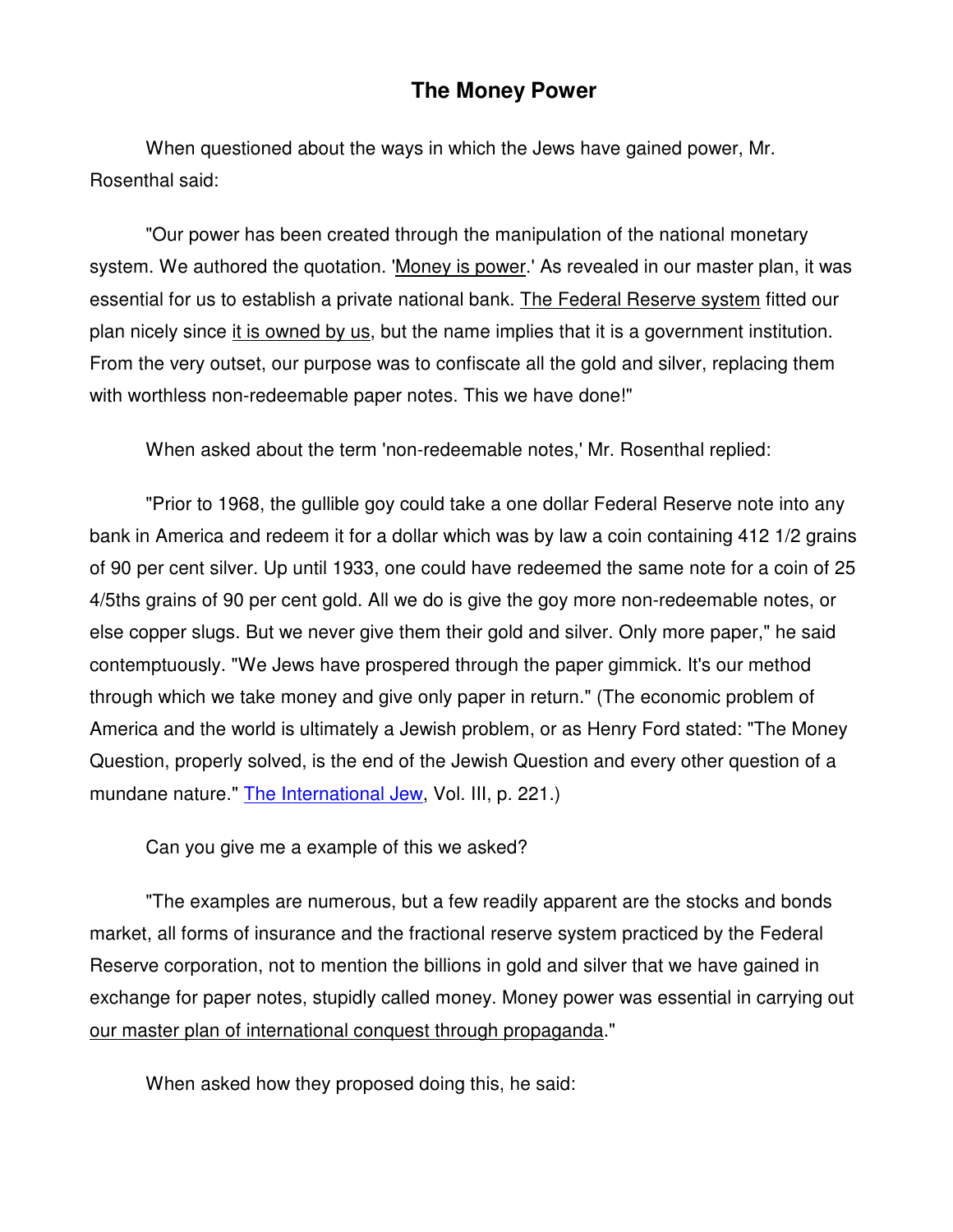"At first, by controlling the banking system we were able to control corporation capital. Through this, we acquired total monopoly of the movie industry, the radio networks and the newly developing television media. The printing industry, newspapers, periodicals and technical journals had already fallen into our hands. The richest plum was later to come when we took over the publication of all school materials. Through these vehicles we could mold public opinion to suit our own purposes. The people are only stupid pigs that grunt and squeal the chants we give them, whether they be truth or lies."

#### **Mind Control & Conditioning**

When asked if the Jews felt any threat from the 'silent majority,' he laughed at the idea, saying:

"There is no such thing as the silent majority because we control their cry and hue. The only thing that exists is an unthinking majority and unthinking they will remain, as long as their escape from our rigorous service is the opiate of our entertainment industry. By controlling industry, we have become the task masters and the people the slaves. When the pressure of daily toil builds to an explosive degree, we have provided the safety valve of momentary pleasure. The television and movie industries furnish the necessary temporary distraction. These programs are carefully designed to appeal to the sensuous emotions, never to the logical thinking mind. Because of this, the people are programmed to respond according to our dictates, not according to reason. Silent they never are; thinking they will remain."

Continuing his thought of Jewish control over the goy, Mr. Rosenthal said:

"We have castrated society through fear and intimidation. Its manhood exists only in combination with a feminine outward appearance. Being so neutered, the populace has become docile and easily ruled. As all geldings in nature, their thoughts are not involved with the concerns of the future and their posterity, but only with the present toil and the next meal,"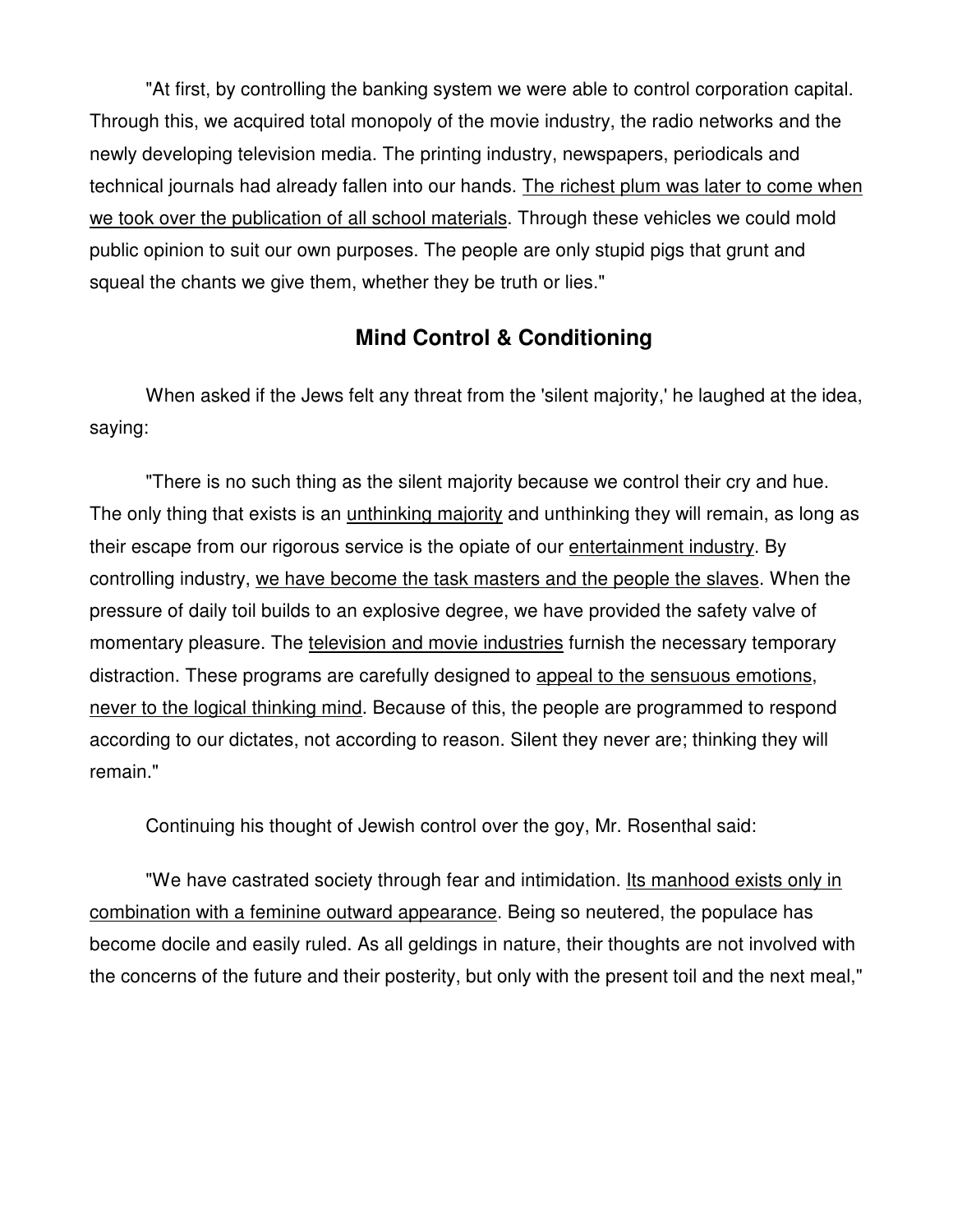#### **Manipulation of Labor & Industry**

It was obvious that the excitement of Mr. Rosenthal was triggered when mention was made of the nation's industry.

"We have been successful in dividing society against itself by pitting labor against management. (The social-labor movement, employing labor unions, a manipulation of wages and prices, and government regulation of business, was the brainchild of Jews such as Karl Marx and Samuel Gompers. The result was a destruction of *free enterprise*.) This perhaps has been one of our greatest feats, since in reality it is a triangle, though only two points ever seem to occur. In modern industry where exists capital, which force we represent, is the apex. Both management and labor are on the base of this triangle. They continually stand opposed to each other and their attention is never directed to the head of their problem. Management is forced to raise prices since we are ever increasing the cost of capital. Labor must have increasing wages and management must have higher prices, thus creating a vicious cycle. We are never called to task for our role which is the real reason for inflation, since the conflict between management and labor is so severe that neither has time to observe our activities. It is our increase in the cost of capital that causes the inflation cycle. We do not labor or manage, and yet we receive the profits. Through our money manipulation, the capital that we supply industry costs us nothing. Through our national bank, the Federal Reserve, we extend book credit, which we create from nothing, to all local banks who are member banks. They in turn extend book credit to industry. Thus, we do more than God, for all of our wealth is created from nothing. You look shocked! Don't be! It's true, we actually do more than God. With this supposed capital we bring industry, management and labor into our debt, which debt only increases and is never liquidated. Through this continual increase, we are able to pit management against labor so they will never unite and attack us and usher in a debt-free industrial utopia.

"We are the necessary element since we expend nothing. Management can create its own capital -- the profits. Its business would grow and profits increase. Labor would prosper as well, while the price of the product would remain constant, the prosperity of industry, labor and management would continually increase. We Jews glory in the fact that the stupid goy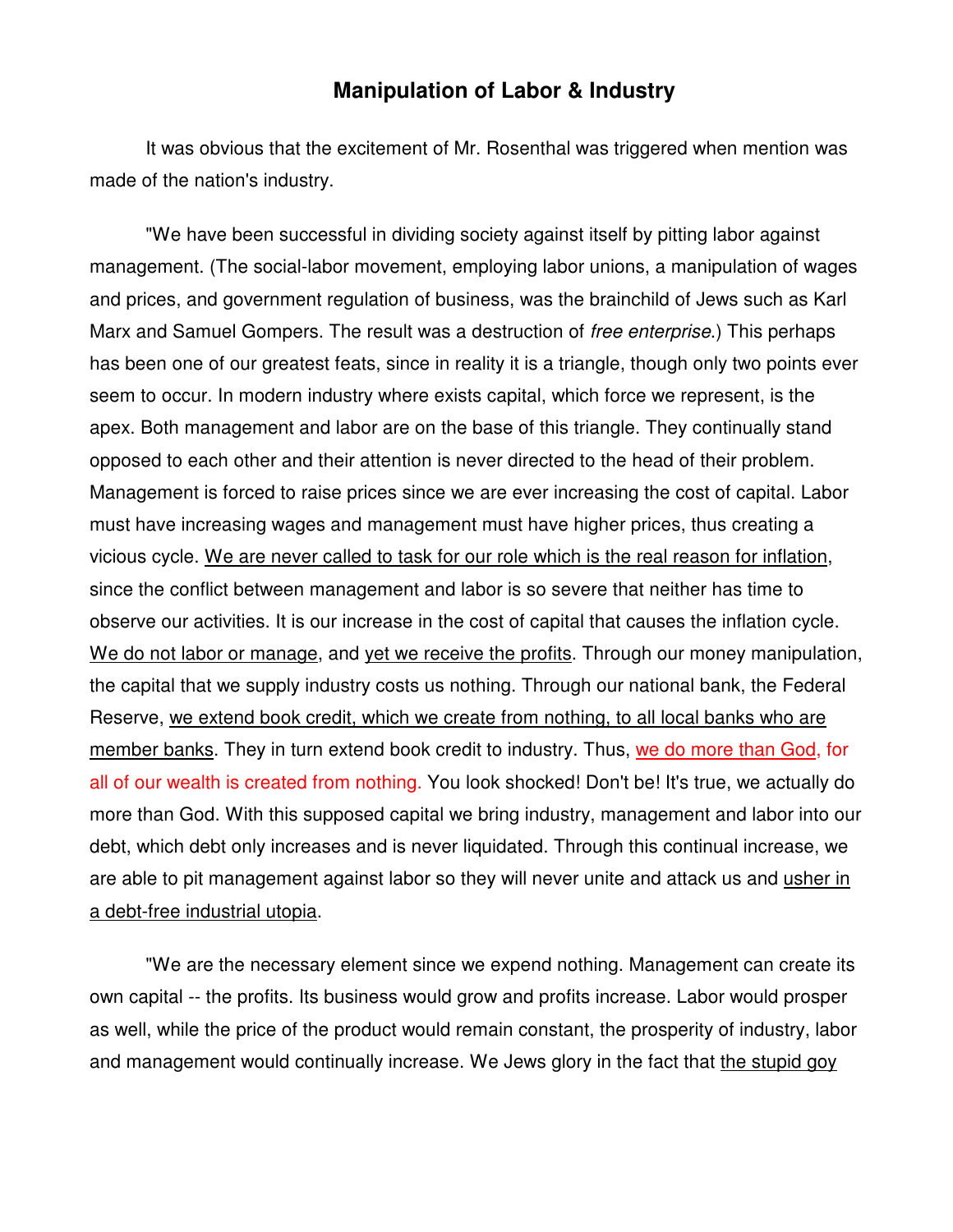have never realized that we are the parasites consuming an increasing portion of production while the producers are continually receiving less and less."

### **The Control Over Religion**

As the hours rolled on in this intense, but cordial, interview, Mr. Rosenthal exposed his thoughts concerning religion.

"Religion, too, must be taught, and through this necessity we have labored. (As the Jew Karl Marx stated: "Religion is the opiate of the people.") With our control of the text book industry and the news media, we have been able to hold ourselves up as the authorities on religion. Many of our rabbis now hold professorships in supposed Christian theological seminaries. We are amazed by the Christians' stupidity in receiving our teachings and propagating them as their own. (This is one of the main reasons for the power and the control Jews have attained over white nations -- the adopting of Jewish ways. As Henry Ford stated: "The Christian cannot read his Bible except through Jewish spectacles, and, therefore, reads it wrong." (The International Jew Vol. IV, p. 238). As a result, Christians don't have God's word on a certain matter, they have the Jew's word.) Judaism is not only the teaching of the synagogue, but also the doctrine of every 'Christian Church' in America. Through our propaganda the Church has become our most avid supporter. This has even given us a special place in society, their believing the lie that we are the 'chosen people' and they, gentiles.

"These deluded children of the Church defend us to the point of destroying their own culture. (Jews need not have their finger on every button that causes a destruction or a Judaization of Christian civilization, as in many cases they have their proselytes or "Gentile fronts" to do it for them.) This truth is evident even to the dullard when one views history and sees that all wars have been white fighting white in order that we maintain our control. We controlled England during the Revolutionary War, the North during the Civil War, and England and America during World War I and II. Through our influence of religion we were able to involve the ignorant white Christians in war against themselves which always impoverished both sides while we reaped a financial and political harvest. Anytime truth comes forth which exposes us, we simply rally our forces -- the ignorant Christians. They attack the crusaders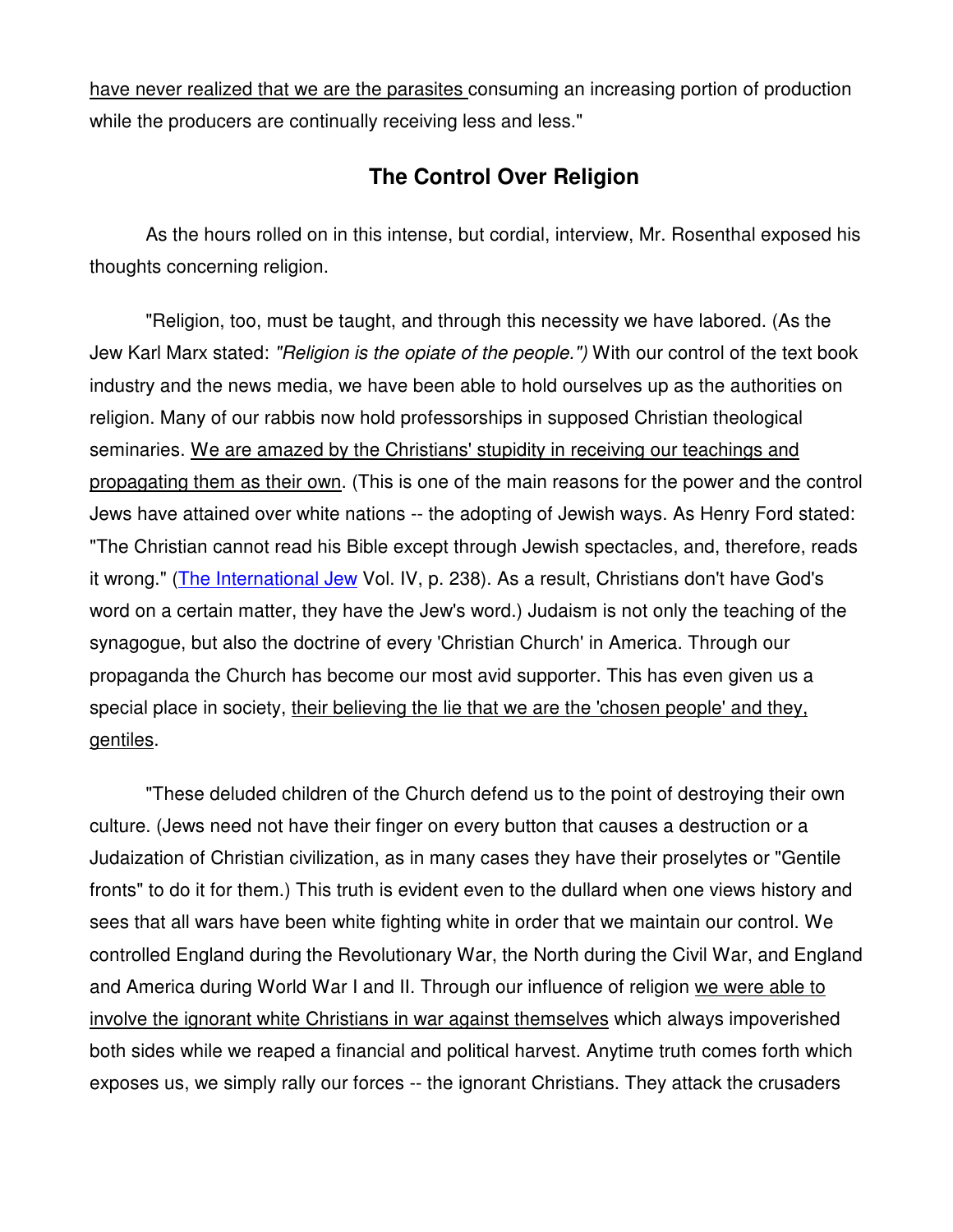even if they are members of their own families. (Anyone who has been in the forefront exposing the truth of the Jewish issue can attest to this fact stated by Mr. Rosenthal.)

"Through religion we have gained complete control of society, government and economics. No law is ever passed except its merits have previously been taught from the pulpits. An example of this is race equality which led to integration and ultimately to mongrelization. The gullible clergy in one breath instruct their parishioners that we are a special, chosen people while in another breath proclaim all races are the same. Their inconsistency is never discovered. So we Jews enjoy a special place in society while all other races are reduced to racial equality. It is for this reason that we authored the equality hoax, thereby reducing all to a lower level.

"We have been taught that our current economic practices are benevolent therefore Christian. These pulpit parrots extol our goodness for loaning them the money to build their temples, never realizing that their own holy book condemns all usury. They are eager to pay our exorbitant interest rates. They have led society into our control through the same practice. Politically, they hail the blessings of democracy and never understand that through democracy we have gained control of their nation. Their book (Notice that Mr. Rosenthal always refers to the Bible as their book -- the white people, never as our book or the Jews' book) again teaches a benevolent despotic form of government in accordance with the laws of that book, while a democracy is mob rule which we control through their Churches, our news media and economic institutions. Their religion is only another channel through which we can direct the power of our propaganda. These religious puppets' stupidity is only exceeded by their cowardice, for they are ruled easily."

#### **The Light Dawns**

Rarely does any man confess the intimacy of his soul as did Mr. Rosenthal. Hindsight suggests that there was a greater Force compelling this man to reveal what has been written here. The remainder of the interview seems to confirm this.

"Since we do not believe in a life after death, all our efforts are directed to the 'now.' We are not as foolish as you and will never adopt an ideology that is rooted in self-sacrifice. Whereas you will live and die for the benefit of the community, we will live and die only for our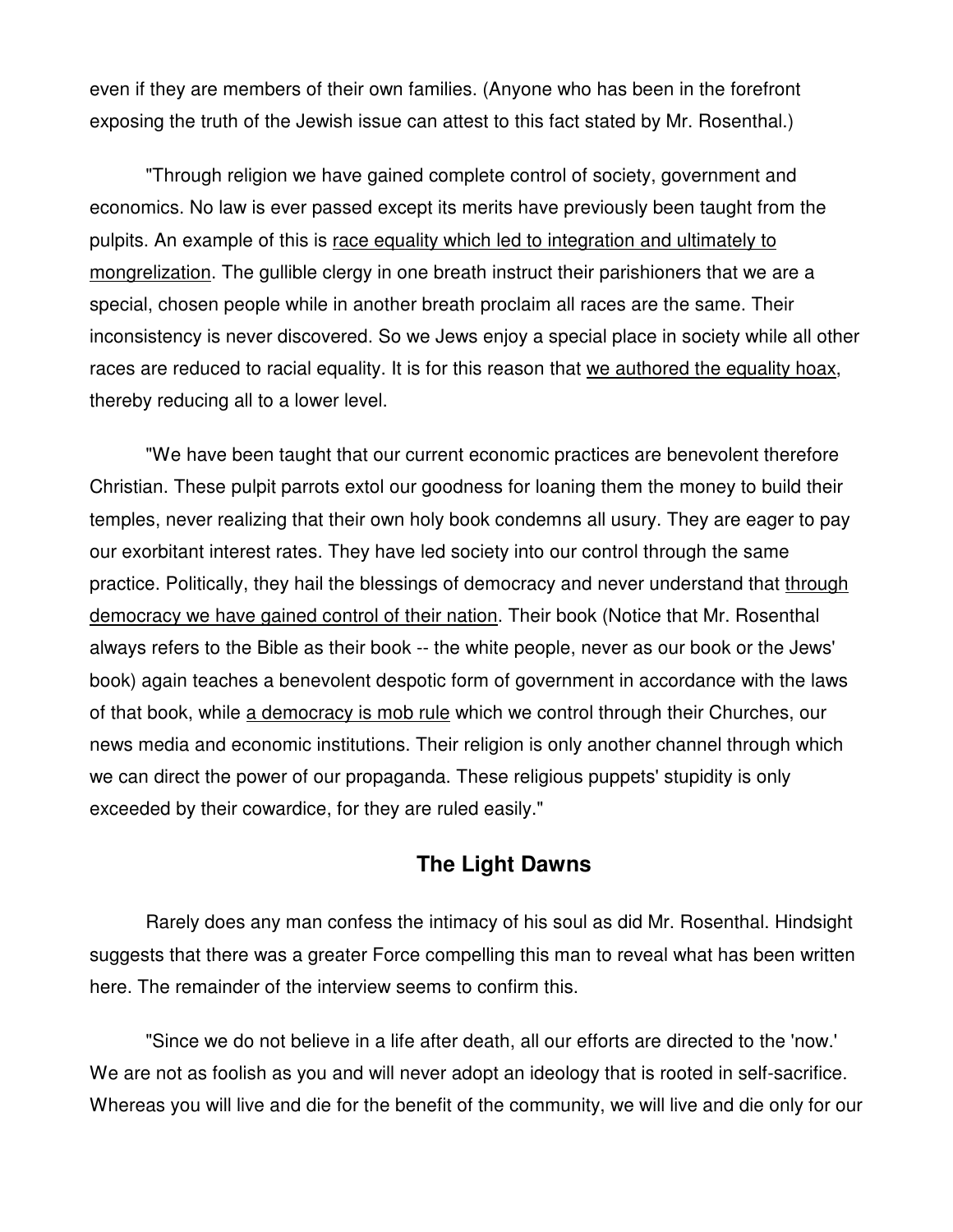own individual self. The idea of self- sacrifice is abhorred by Jews. It is abhorrent to me. No cause is worth dying lot since death is the end. The only time we unite is to preserve our individual selves. As a group of wolves unite to attack a prey, but then disperse after each is filled, so we Jews unite when peril is pending, not to preserve our community but to save our own skin.

"This attitude permeates our entire being and philosophy. We are not the creators for to create would only benefit another. (The white race has clearly been the creators in terms of inventions, achievements, etc., and by them "all the families (or races) of the world have been blessed (or have benefited from them), as prophesied in Genesis 12:3, 28:14. This proves Jews are not God's chosen people.) We are the 'acquirers' and are interested only in satisfying the 'self.' To understand our philosophy understand the term 'to get.' We never give but only take. We never labor but enjoy the fruits of others' labor. We do not create but confiscate. We are not the producers but the parasites. We can physically live within any society, but always remain spiritually apart. To work would be to produce and the highest form of that labor would be to create. Your race has always worked for the satisfaction of what it produces. We would never work for anyone's benefit, only for what we can get. We have used this Aryan attitude to achieve our greatest prosperity. You will work for the enjoyment you derive out of producing, while never being concerned about the pay. We take your productivity for a paltry fee and turn it into fortunes.

"Until recently, the pride of workmanship exceeded the quest for high incomes. However, we have been able to enslave society to our own power which is money, by causing them to seek after it. We have converted the people to our philosophy of getting and acquiring so that they will never be satisfied. A dissatisfied people are the pawns in our game of world conquest. Thus, they are always seeking and never able to find satisfaction. The very moment they seek happiness outside themselves. they become our willing servants.

"Your people never realize that we offer them only worthless baubles that can not bring fulfillment. They procure one and consume it and are not filled. They procure one and consume it and are not filled. We present another. We have an infinite number of outward distractions, to the extent that life can not again turn inward to find its definite fulfillment. You have become addicted to our medicine through which we have become your absolute masters. (For this reason Christ said, "beware of the leaven of the Pharisees" (Matt. 16:6).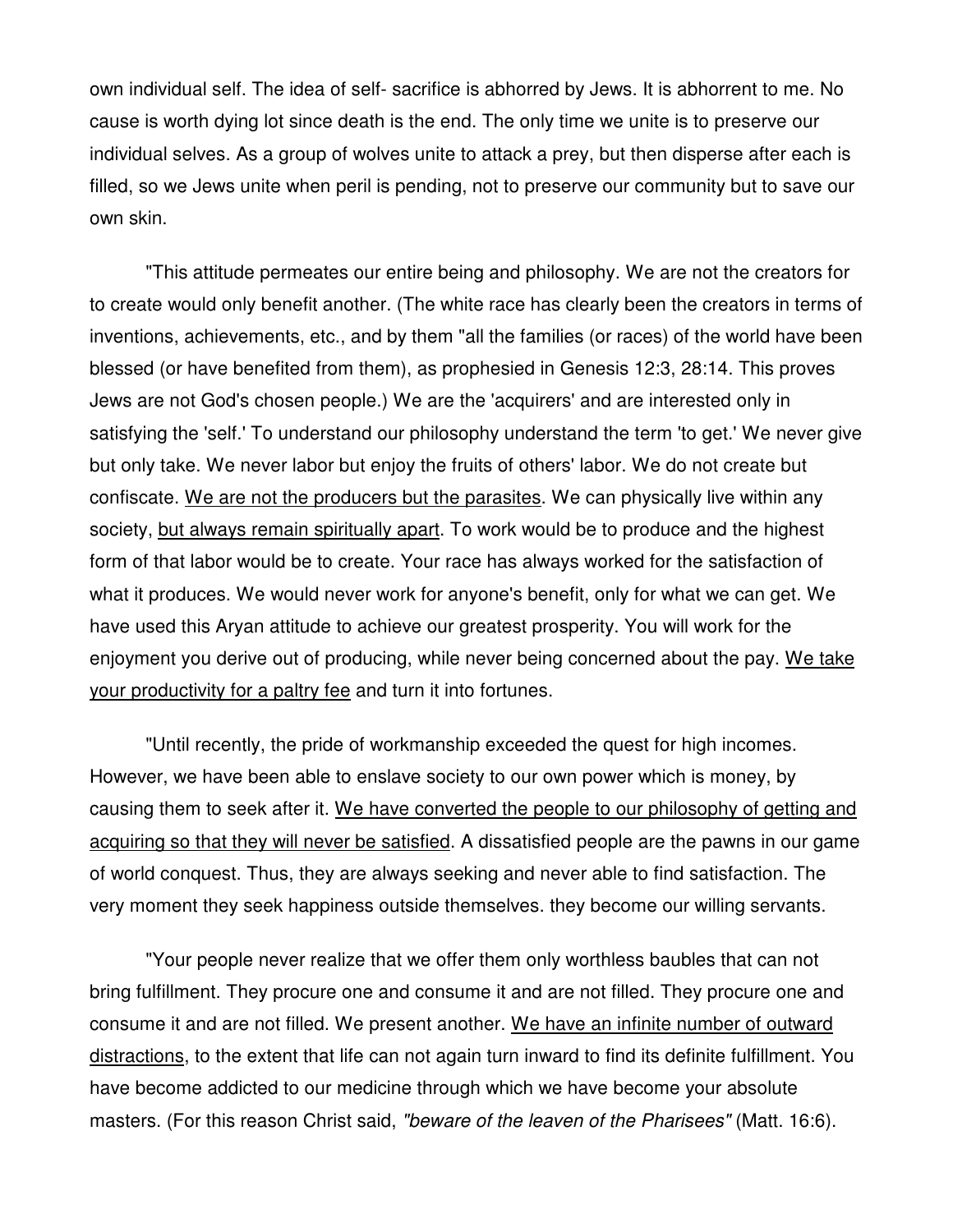This was a warning against their Talmudic-Babylonian doctrines, which grow in men's minds and permeates throughout society, until this philosophy finally enslaves them (Col. 2:8).)

"On the first and fundamental lie, the purpose of which is to make people believe that we are not a nation but a religion, other lies are subsequently based. Our greatest fear is that this falsehood will be discovered, for we will be stamped out the moment the general public comes into possession of the truth and acts upon it (It is one thing to put a man in possession of the truth, to get him to understand it is another, and to get him to act upon it is another still. Truth by itself has no value unless used or applied in some way.) It is becoming apparent that an awakening is occurring even here in America. We had hoped that through our devastation of Christian Germany that any subject dealing with us would be a fearful taboo. However, there seems to be a resurgence here in the one nation that we so strongly control. We are presently making plans for a rapid exodus. We know that when the light begins to dawn, there will be no stopping it. All efforts on our part will only intensify that light and draw focus upon it.

"We fear that light is coming forth in movements across this land, especially yours. It has amazed us how you have been successful in reaching the people after we closed every door of communication. This, we fear, is a sign of a coming pogrom that will take place in America soon. The American public has realized that we are in control, which is a fatal mistake on our part. This nation could never be the land of the free as long as it is the land of the Jew. (This is a concept most patriots cannot understand. Patriots have spent untold manhours fighting the IRS, the Federal Reserve, the media, Congress or government in general. These things are merely tools which the Jew now uses against the detestable 'goyim'. The problem is not the tool or device, but the heathen in control of it.) This is the revelation that will be our undoing.

"The American people have been easily ruled through our propaganda that the pen is mightier than the sword. We virtually get away with murder, and all the goy do is to talk about it, which is ineffective since we, the masters of propaganda, always publish a contradicting account. If the Aryan would review history and apply those lessons of the past, then the pen will be thrown down in disgust and the sword wielded in the heat of passion. (A recurrence to history would edify our minds and show us that the European countries solved their Jewish problem only by use of force.) Thus far, we have escaped the sword, when the only reprisal is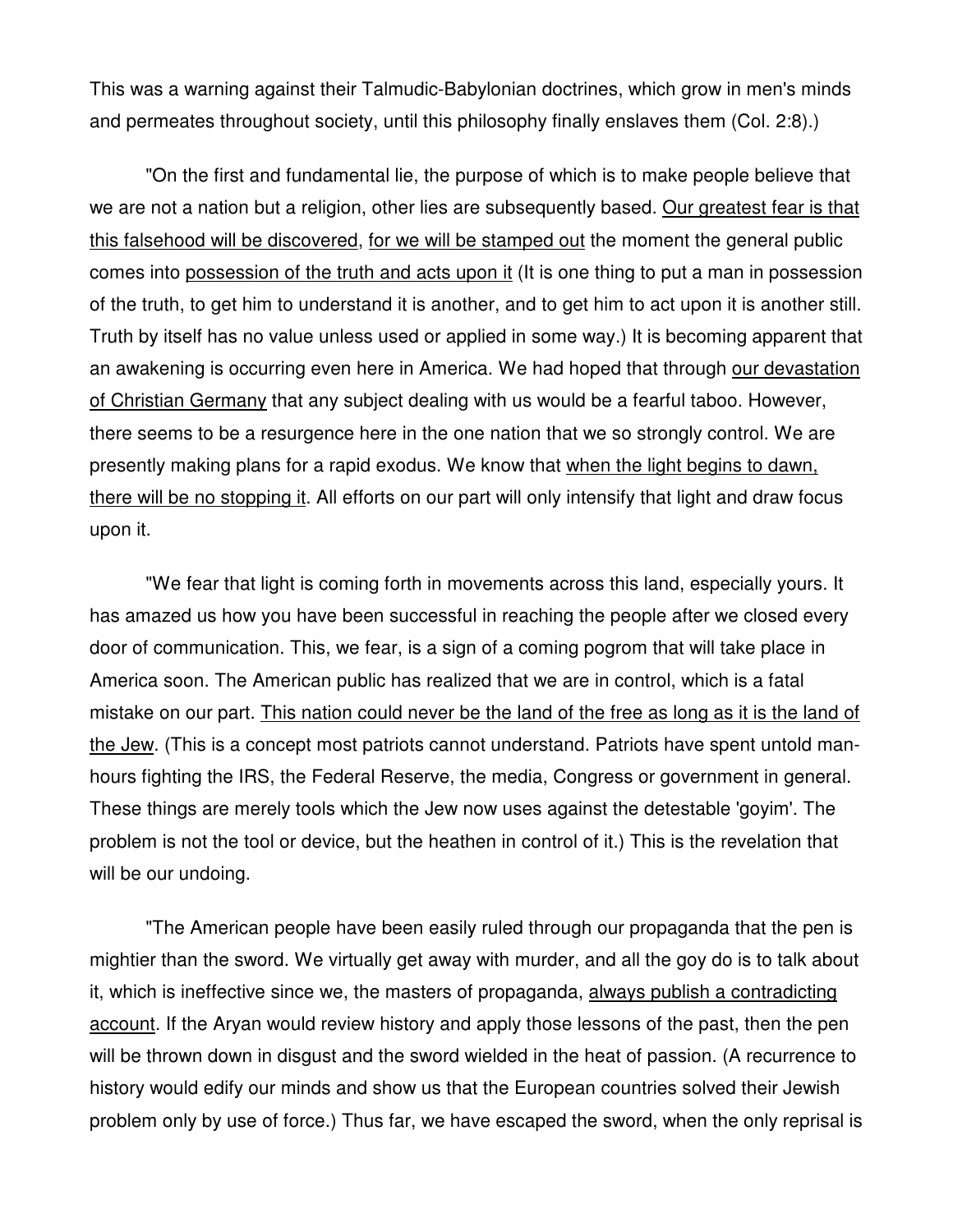some periodical of no repute, or some pamphlet with limited circulation. Their pen is no match for ours, but our constant fear is that they may open their eyes and learn that no change was ever brought about with a pen. History has been written in blood, not with ink. No letter, editorial or book has ever rallied the people or stopped tyranny. We understand this principle and are continually propagandizing the people to write letters to the President, to Congress and to their local media. We are safe to continually exploit, intimidate and disenfranchise the white American as long as they are preoccupied with the illusion of educating the masses through printed material. Woe be unto us if they ever see the futility of it, lay down the pen and employ the sword.

"History confirms the fact that the passions of an aroused minority, no matter how small a group, have exerted enough power to topple the greatest empire. The movements that control destiny are not those that rest on the inactive majority; but on the sheer force of an active minority. Will is power, not numbers, for a strong Will will always rule the masses!" (In examining the extent of Jewish power and control over America Henry Ford stated this control "can be explained only by the Jewish Will to Power." The International Jew (1920) Vol. I, p. 210.)

"Again, we are safe as long as our Will is stronger, or the Will of the people is misdirected, scattered and without leadership. We will never be deposed with words, only force!" (Would this not be the logical and proper course of action required to rid the land of any type of invader or hostile enemy?)

The wisdom of Mr. Harold Rosenthal has been set forth truthfully and accurately. The question now to you is, WHAT CAN YOU DO TO PROTECT THE NATION AND EVERY CITIZEN FROM THE ABOVE POTENTIALS????

Those of us who have been in this battle to save our once great nation for so many years possibly become calloused, not too sensitive to the horrible things going on around us. I must admit however, that the FACTS as conveyed by Harold Wallace Rosenthal have made their impact on this writer. The interview, or perhaps a better word might be confession, has helped to bring to the surface a reality of what we veterans have known for years, but the stark reality of Jewish treachery becomes more shocking when getting it ALL in one package.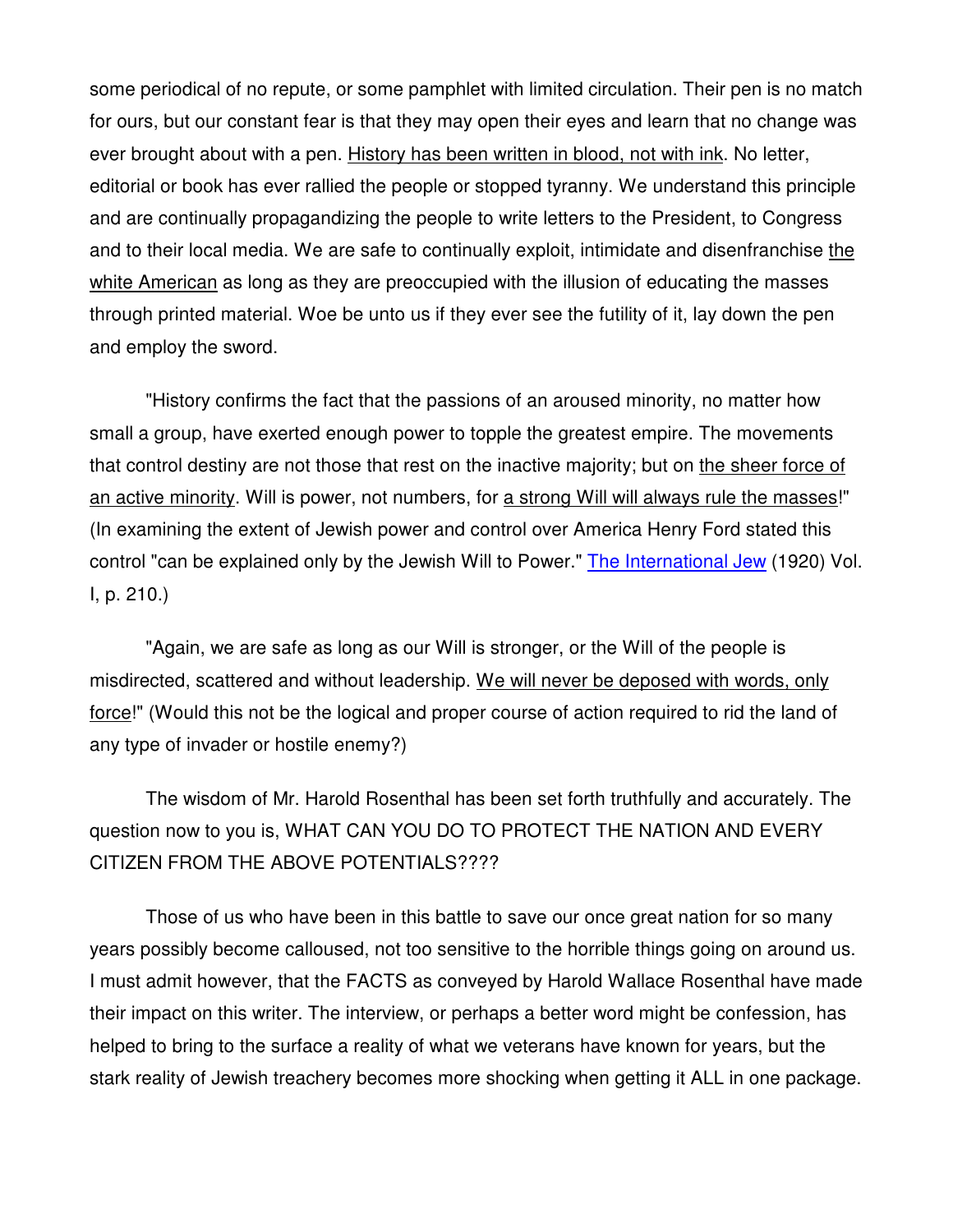Mr. Rosenthal, a former influential Jew in his own right, prided himself in being a vital part of the admitted control of the media, and of their invisible government in which no political power is exercised without Jewish approval. Let us also highlight the other key remarks of Mr. Rosenthal:

- That the American people have no guts and the Jews sneer at their stupidity.

- The Jews' power through their money and the money power afford them a "master plan" for international conquest through propaganda.

- There is in America an "unthinking majority."

- The Jews' treachery of pitting labor against management.

- The Jewish belief that Christ was just another man on the earth.

- That Jews are admitted parasites who have gained control of our society, government and economies through their religion.

- The myth of the Jews being the "chosen people."

- The confessed "big lie" that the Jews are a religion and not a nation.

- That the Jews fear being discovered for what they are.

We are beginning to uncover the whole conspiracy on the part of the Communists and World Zionism to capture control of our nation, and the Jews and their prostituted media are beginning to admit, as Mr. Rosenthal said, that we have them on the run, Believe us, dear reader, it will be a shock to the Jewish world when this gets into circulation and they discover we have our hands on this 'first hand' information from a Jew who was formerly respected in high government office, and it is this Report that could 'trip the miracle." If, with your help, we can get this material distributed in the hands of citizens and even in government offices throughout the country, it might help bring about the desired 'action.'

As you have observed, the Jew conspiracy is to reduce our population to a subservient obedience designed to groom us for a Jew-controlled, international, money-changing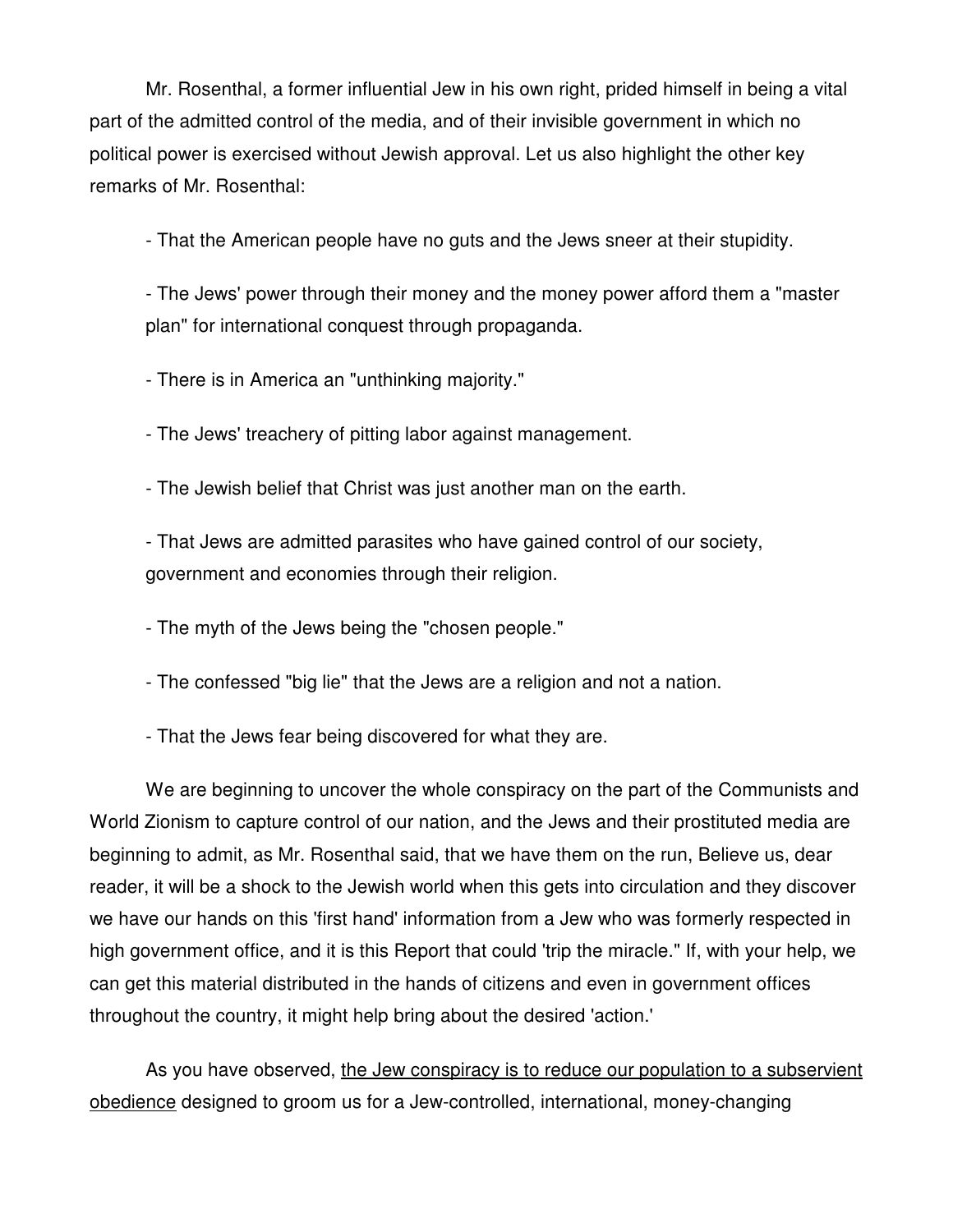dictatorship designed by Jewish-Zionists and Communists. This is occurring and will continue if the American public allows itself to be so subdued. (The ignorance and apathy of the people have been an open invitation to the Jew to ensnare them in their socialist plans.) These One World subverters who have been running our bureaucracy in Washington have permitted over 12,000,000 aliens to come into this country illegally from all the nations of the world including China and Mexico and all nations in between. They are holding jobs which amount to more than the number of people we have unemployed.

This manuscript can act as a weapon with which we will open the eyes of the masses. They know something is wrong but they do not know what to do. NOW we can show them. Only by knowing the truth of the problems can a proper course of action be made. Thus the importance of circulating this evidence to tens of thousands is necessary so a victory could be within our grasp. Although it is a lengthy manuscript, its contents will hold the attention of almost any reader. Why? Because it affects every man, woman and child in America. Yes, even throughout the world. IT IS THAT IMPORTANT! There cannot ever be another document of such vital importance.

This has to do with life and death truth. The revelations in this document are shocking and unbelievable to the innocent who can scarcely imagine such self-confessed evil ambitions. Mr. Rosenthal appeared to take great pride in being able to disclose some of their inner, untold secrets -- all of which unfolds as we listen to every word spoken (mine and his) during the lengthy interview (Walter White's interview with Harold Rosenthal) which is recorded on cassette tapes as our documentation.

The Jewish nation is the enemy of ALL nations. They have already become hysterical since this document was brought to their attention.

God save us! And that appeal to God is not an idle gesture. My Christian faith remains intact. "God save our nation," even if at present we are prisoners of a propaganda monopoly by a handful of subverters and manipulators. We can, with His help, lift the yoke and break the bonds so that our majority by righteous representation, can assert itself in following the freedom under our United States Constitution,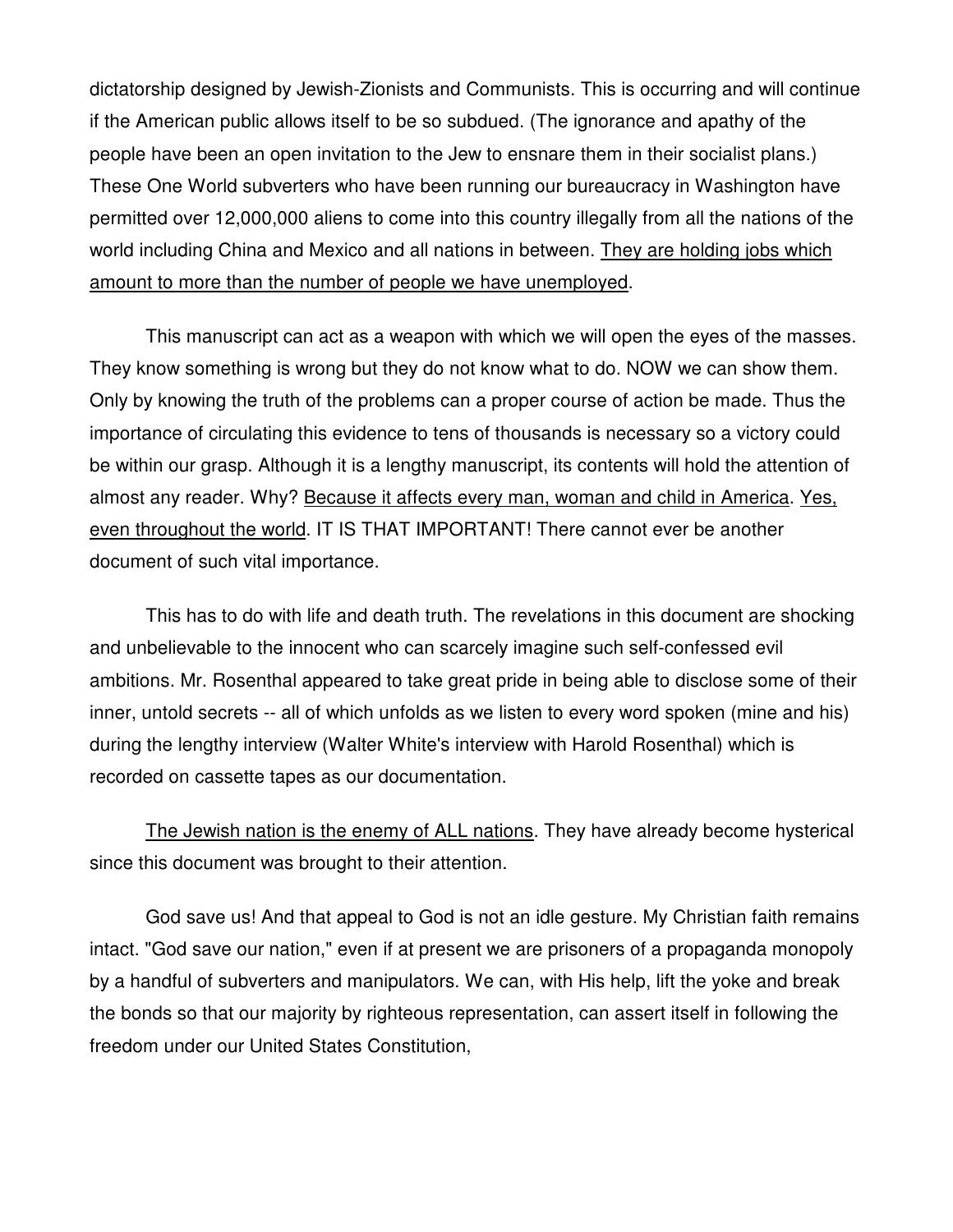#### **Warning**

There is a risk involved in printing this manuscript. This writer was struck down on March 13, 1978 and badly beaten. But I risked my life before and I shall gladly do it again if only to get this knowledge into the hands of a few million people. The reward that comes to those who stand by the Truth, regardless of the cost, is akin to what our Lord must have experienced when He resisted the devil. After the devil went away, the Scripture says, "Angels came and ministered unto Him." We are in the final battle. We must do everything possible to "Pass the Word"... including prayer. (God has a plan for a nation to follow to free it from alien captivity -- "If my people, which are called by my name, shall humble my, and seek my face, and turn from their wicked ways; then will I hear from heaven, and will forgive their sin, and will heal their land." 2 Chr. 7:14, also Deut. 30:1-4, I Kings 8:33-34.)

At the time of my interview with Mr. Rosenthal, I knew it was powerfully potent and I had an overwhelming confidence in its content to arouse and awaken many who formerly disbelieved. It is interesting how the Rosenthal document confirms the theme of the "Protocols of The Learned Elders of Zion." It might be called "Personalized Protocols -- 1979 Edition."

Anyone who does not know that the organized Jew is the instigator of World Communism, of International Zionism, and is in a conspiracy to destroy Christian civilization, is too naive and too ignorant to deal with the problems we face. The Christ-hating Jew who conspires against our Christian Heritage, enjoys nothing better than the conservative who protects the Jew and will talk about everything dangerous to our country except the Hidden Hand of the Jew conspirators, the root of all evil which threatens Christian civilization. (While it is "the love of money" which "is the root of all evil" (I Tim. 6:10), the Jew exhibits far above other peoples, a love of money; and have an instinctive and compelling desire for attaining as much wealth as possible regardless of the means or harm it may cause.)

This evil force is the "ANTI-CHRIST," as revealed in the second letter of John, who says: "He is the Anti-Christ, that denies the Father and the Son." These Jew protecting conservative Americans are knowingly or unknowingly helping to destroy their own country. As a result -- JEWS RULE AMERICA -- THEY PLOT TO RULE THE WORLD -- WE ARE IN BONDAGE -- CAN WE ESCAPE? -- YES, BUT ONLY, if the Jew protecting conservatives,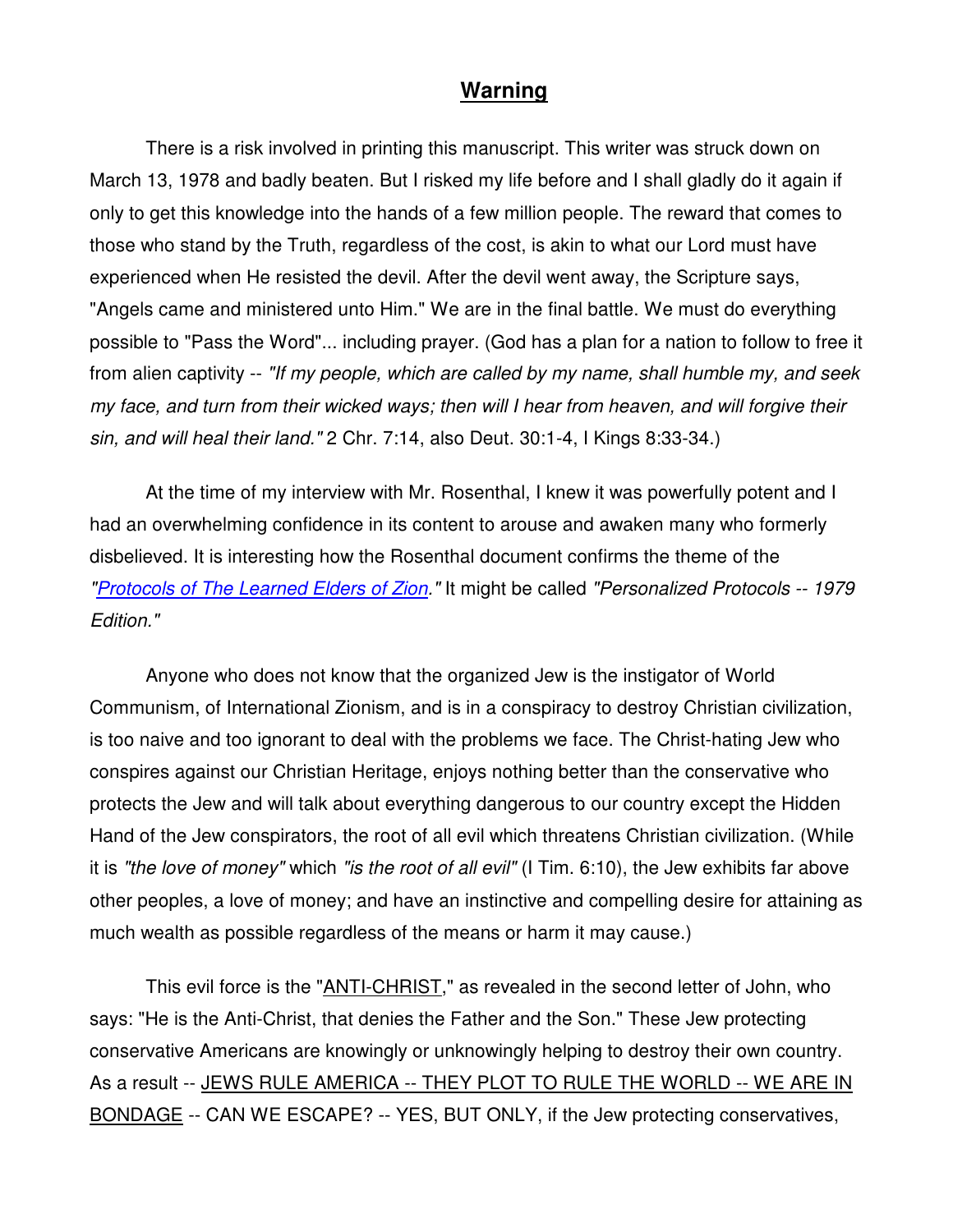who are helping the ANTI-CHRIST ZIONIST to DIVIDE AND CONQUER will learn and accept the TRUTH and be guided by the warnings of OUR SAVIOUR (John 8:44, and Matt. 23:12, etc.), and never think that they know better than He, -- and if they will UNITE with REAL Americans who know the TRUTH, in a battle to save our Country, we can escape from the clutches of CHRIST'S WORST ENEMIES -- THE ANTI-CHRIST JEWS, for this is ONE of several ways in which our Country can be saved.

This means that whosoever forgets or omits the Jewish question, be it through ignorance, or fear, is unfit to be a preacher, teacher or official. This means that every Security risk, ONE WORLDERS ATLANTIC UNION PLOTTER and Alien ANTI-CHRIST ZIONIST, whose loyalty is to another Country, and all of their TRAITOR agents and stooges MUST BE BANISHED BY "REAL" AMERICANS UNITED FROM EVERY POSITION OF POWER AND INFLUENCE IN THIS NATION -- AND INSTEAD -- PUT NONE BUT REAL AMERICANS ON GUARD" -- For this is the way by which our Country started, and thus the way it can be saved.

#### "Most Jews do not like to admit it, but our god is Lucifer."

The above is an exact quote of Harold Wallace Rosenthal, former top Administrative Aide to the then Senator Jacob Jayits, who was since defeated in the 1980 election.

I, Walter White, Jr., for the past 17 years Director and Editor of the monthly conservative publication WESTERN FRONT, was told about Mr. Rosenthal's boastings around Washington, D.C., and I was encouraged to meet with him and to interview him (for a fee).

Mr. Rosenthal had stated publicly that the Jews will completely dominate throughout the entire world -- and that they control every facet of political life in America and every aspect of the communication media. (Mr. R's emphasis).

Eventually Mr. Rosenthal and l were brought together, at which time I interviewed him privately and taped said interview with Mr. Rosenthal's knowledge and consent. During the lengthy meeting Mr. Rosenthal became impatient, rude and vulgar (all of which is recorded on the tape) and he sought the balance of his fee before I had concluded my questioning.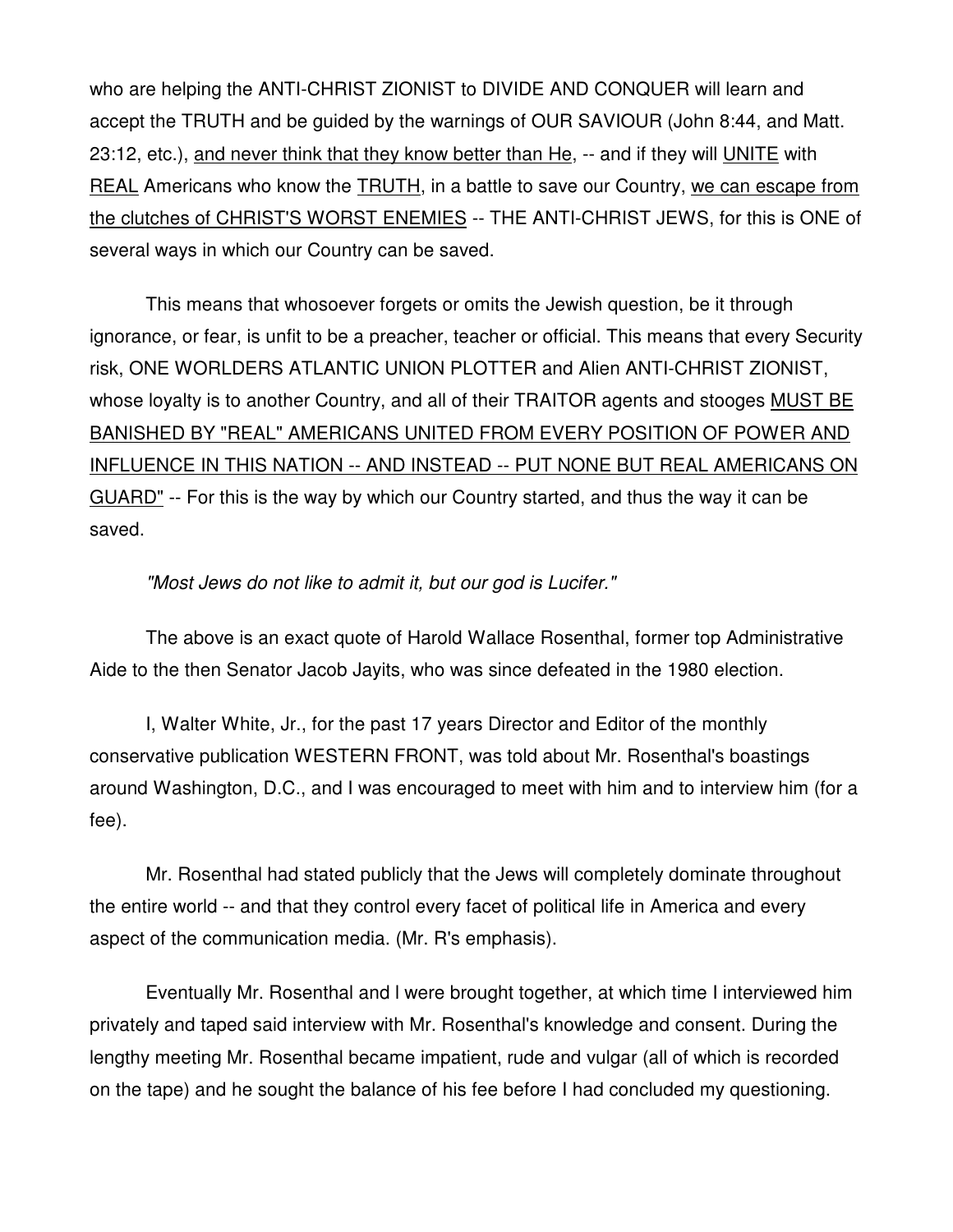Since the entire interview was so lengthy, in 1977 we released and published only the first portion under the same title as above "THE HIDDEN TYRANNY." Copies of this manuscript (Part I) have been sought by people from all around the globe. We now release the balance of the taped interview as Part Two. Although I do not wish to digress, an Eastern analyst has told me that "The Hidden Tyranny" manuscript (Part I) has had a pass-on readership of 3.5%. Thus, if true, the manuscript (Part I) has been read by more than 7 MILLION people. When this final portion (Part Two) begins circulating, its impact may be even greater. It depends upon you, the reader.

Before any agreement was reached between us, I had established with Mr. Rosenthal that he would answer an unlimited number of questions with complete honesty and to the best of his ability. It was because of this understanding that I took issue with Mr. Rosenthal during the final stages of the interview and accused him of not being honest with me as it related to his response to my question: "Do you have knowledge of WHEN and WHY the story began about the Jews being God's chosen people?" That is when he said in part: "Most Jews do not like to admit it, but our god is Lucifer -- so I wasn't lying -- and we are his chosen people. Lucifer is very much alive."

As this goes to press, we still seek a governmental body to investigate Harold Rosenthal's allegations. My dictionary conveys such allegations as "TREASON."

We now pick up after a dispute during which the tape recorder has been turned off.

Obviously where the "W" appears, those are my words. Where the "R" appears, that indicates comment.

W. Mr. Rosenthal, when true history is permitted to be published at large -- when the truth actually surfaces -- what do you expect the people of the world will do to you Jews'?

R. I thought we had concluded this interview.

W. I'm concerned -- and this question seems to require your answer.

R. We were all finished White, and now you start to pump me again. I've already given you the 'tables of stone' and yet you want more.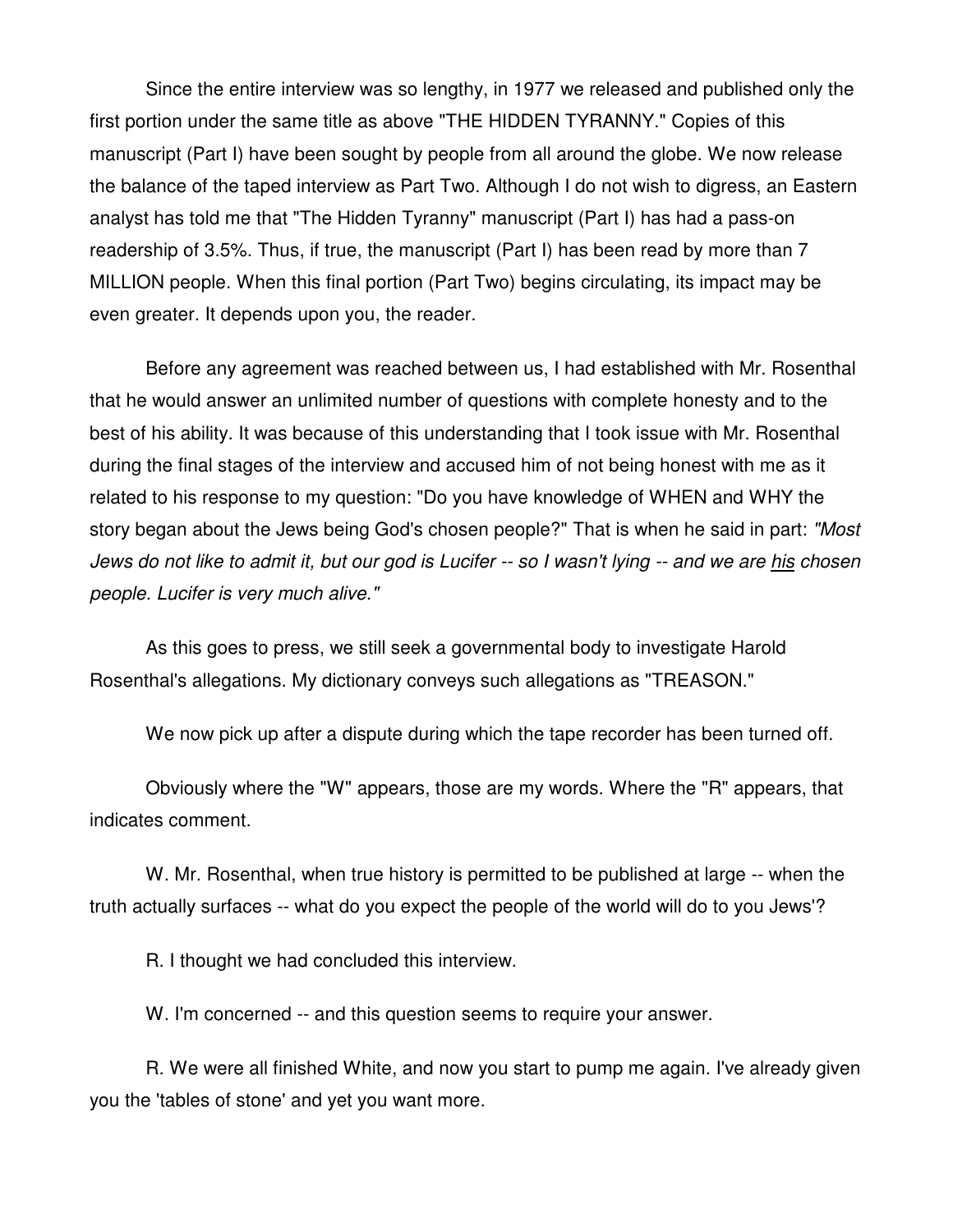R. Never mind -- you wouldn't understand anyway -- you Christians!!!

W. So now you damn me because I'm a Christian. I thought we had tried to keep this on a business-like basis did we not?

R. (Mumbled exclamation by Rosenthal!!)

W. Whatever that is -- or means, you're using words I've never heard before. Are you speaking English?

R. I said -------.

W. Will you spell it?

R. (Rosenthal spells M-I-S-C-H-N-A-H and briefly says it is from the basics of the Talmud). Mr. R. continues: Let's not dwell on this. We're not getting anywhere -- besides we had concluded things and that ends our agreement.

W. Are you afraid to answer the question I posed?

R. Who the hell do you think I am -- I'm not afraid to answer any question but I've given you enough information for a book.

W. Did I not pay you as per our agreement?

R. Yeah -- sure -- but again you're wanting more. All right, you want my opinion as to what the people of the world are going to think when history is written.

W. Well, I didn't pose the question exactly like that, but go ahead.

R. I don't give a damn what the people will think. Besides, whenever that happens you and I will be dead. Plain dead. Does that satisfy you?

W. There are two or three questions among my notes here Mr. Rosenthal which have yet to be answered and one is quite important.

R. What is that?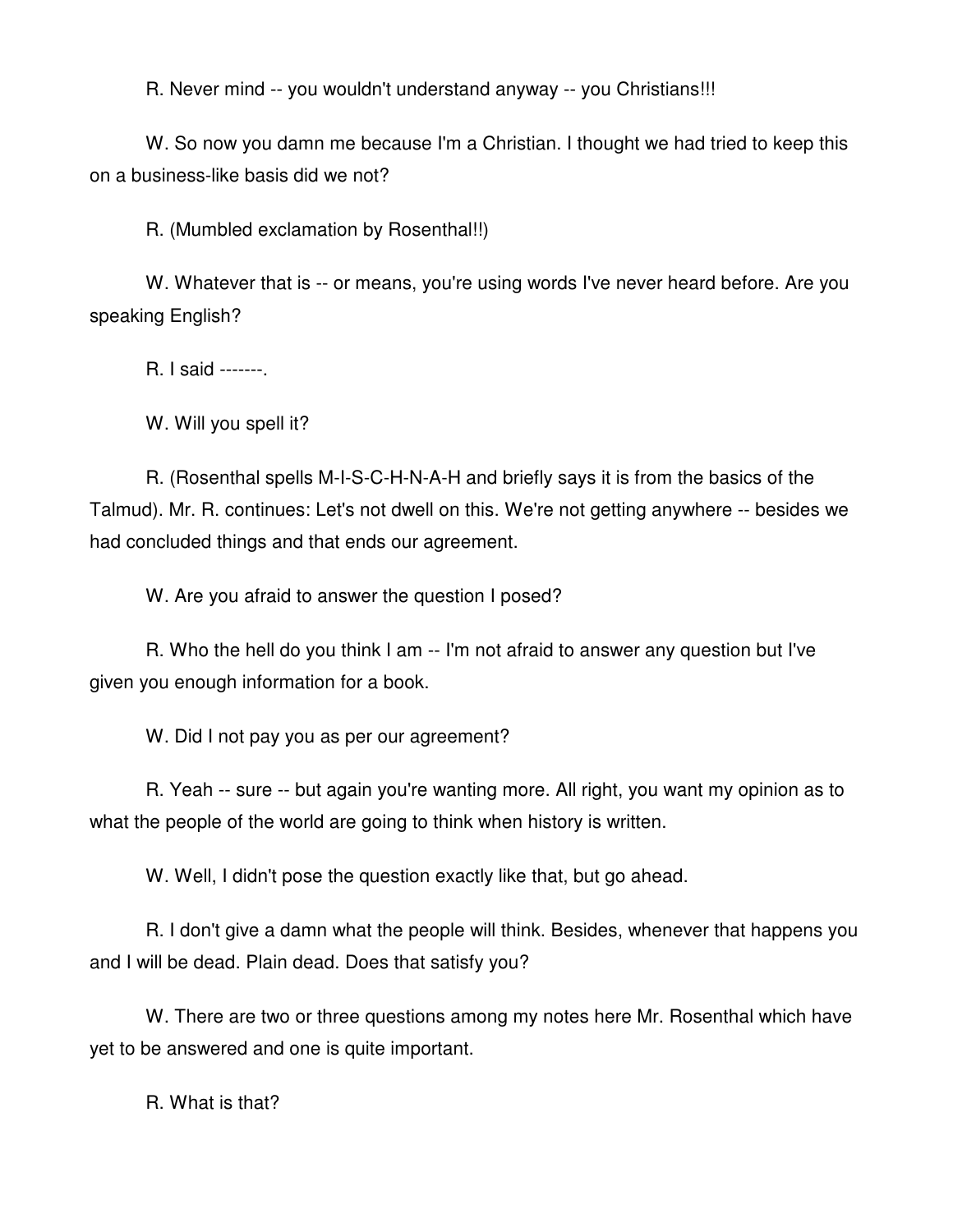W. The story about the six million Jews supposedly cremated or murdered by the Nazis.

R. What about it?

W. Do you know who or what Jewish organization created that big lie?

R. No, I don't know anything about its authenticity. I don't think it's too important anyway.

W. Mr. Rosenthal, you know better than that, What about the younger generation who is growing up believing this big lie? And you say it's not important!!

R. It was an outgrowth of the war and we all know that Hitler hated the Jews so someone, somewhere, thought of exaggerating the number. We know that many, many Jews were killed by the Nazis.

W. I'm sure you know that when World War II broke out there were less than a quarter of a million Jews in ALL of Germany. Many thousands had already left Germany.

R. So what? As I said before, the Jewish people are the cleverest people in the world. So somebody thought up a big number and perhaps it grew until now the number of Jews killed is six million. We have control of the news media and that is the great difference. Otherwise your people could tell YOUR big lie.

W. Go you brush it off that lightly. Something of such enormity...

Mr. R. interrupted here saying -- My people have been taught to give consideration and attention to our teachers rather than to the words of your people and laws.

W. You're living in America, Mr. Rosenthal, It is our duty to uphold the laws of our Country. Your religion teaches you that you may take an oath such as when being inducted into political office -- and if the oath displeases you, you can deny silently the fact you have taken that oath. Now I have copies of the Jewish document -- called the Kol Nidre and I have proven their authenticity. (The Kol Nidre ("all vows") is found in the Talmud book Nedarim (Vows), and is recited each year in the synagogue on the Day of Atonement It allows all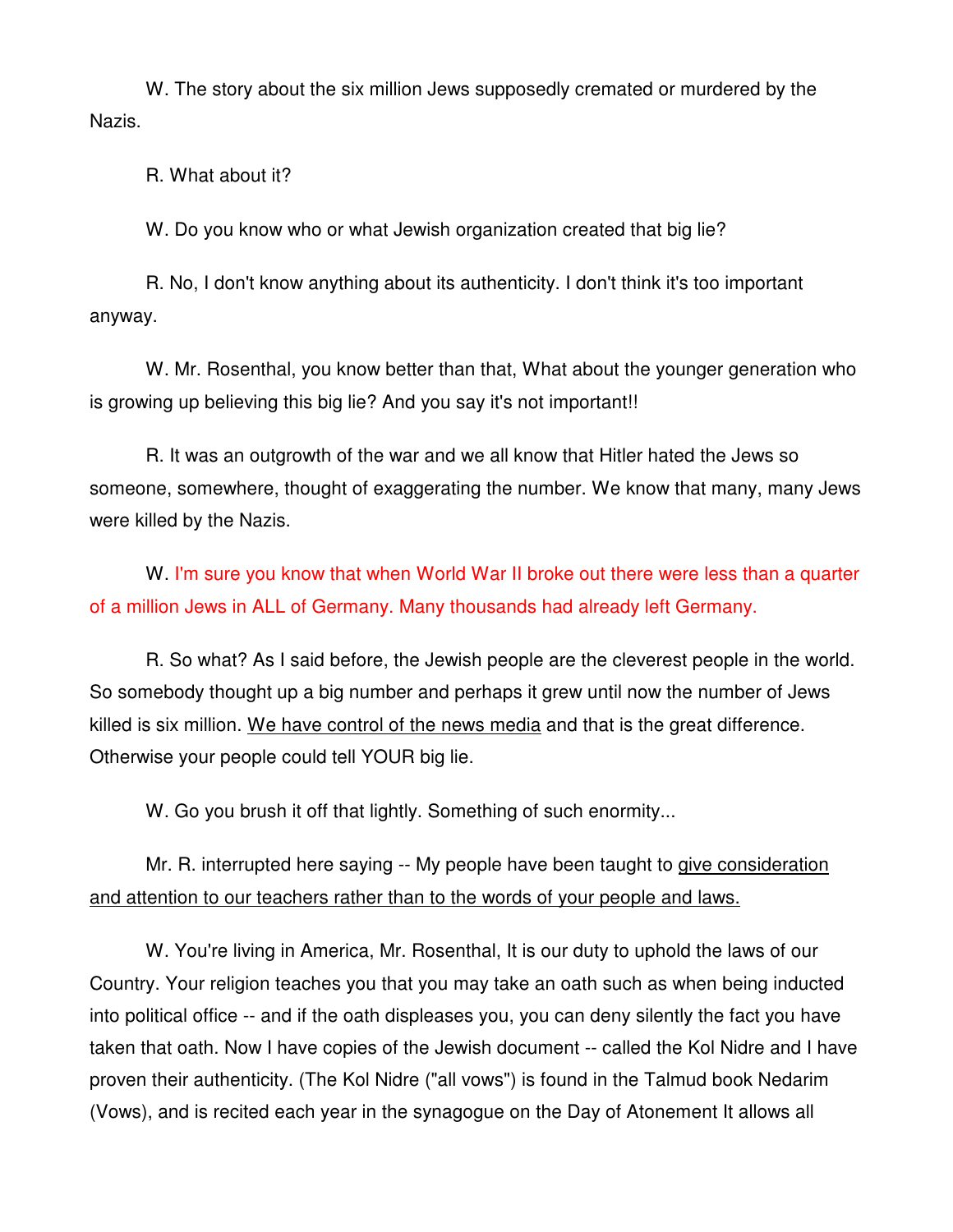future obligations. oaths or pledges a Jew may engage in to "be deemed absolved, forgiven, annulled, and void, and made of no effect." This allows Jews to lie, subvert, cheat, etc.

R. Well -- all Jews don't practice that oath business, I'm sure.

W. But they do practice it, do they not -- with the Rabbi's approval.

R. To some extent. Perhaps when it is helpful to the individual.

W. Is that not sinful?

R. Maybe to your way of thinking. I've told you -- you and I are different. We are different people. Our beliefs are entirely different. We have been raised that way for many centuries so it is not a sin for us to take any oath and break it. It's our teaching. (This point on the difference of character has been made by many other Jewish writers and statesmen, and is well supported in history and science. Yet, ironically, Christians continue to believe the Jewish lie that "we are all the same" or "equal.")

W. I've possibly saved the most important question of all until now.

R. Listen, White, if you're going on any further, my time is money. We made an agreement and you're extending it beyond reason. You have it all on tapes and remember that we agreed for you to take whatever you want from the tapes and your notes -- but no reproduction of the tapes under any circumstances. They are to be destroyed. If you violate this White, we'll cut your b---s off.

W. Who are WE?

R. Just get smart and you'll find out. You don't want any trouble and I don't either. You keep our agreement and no one gets hurt!! Now give me the rest of my money. Okay?

W. I intend to keep our agreement to the letter and you have my word of honor that these tapes will not go any further than my use in the preparation of the story. There is no misunderstanding. We agree on that and I'll keep my word. You'll get your money in a minute.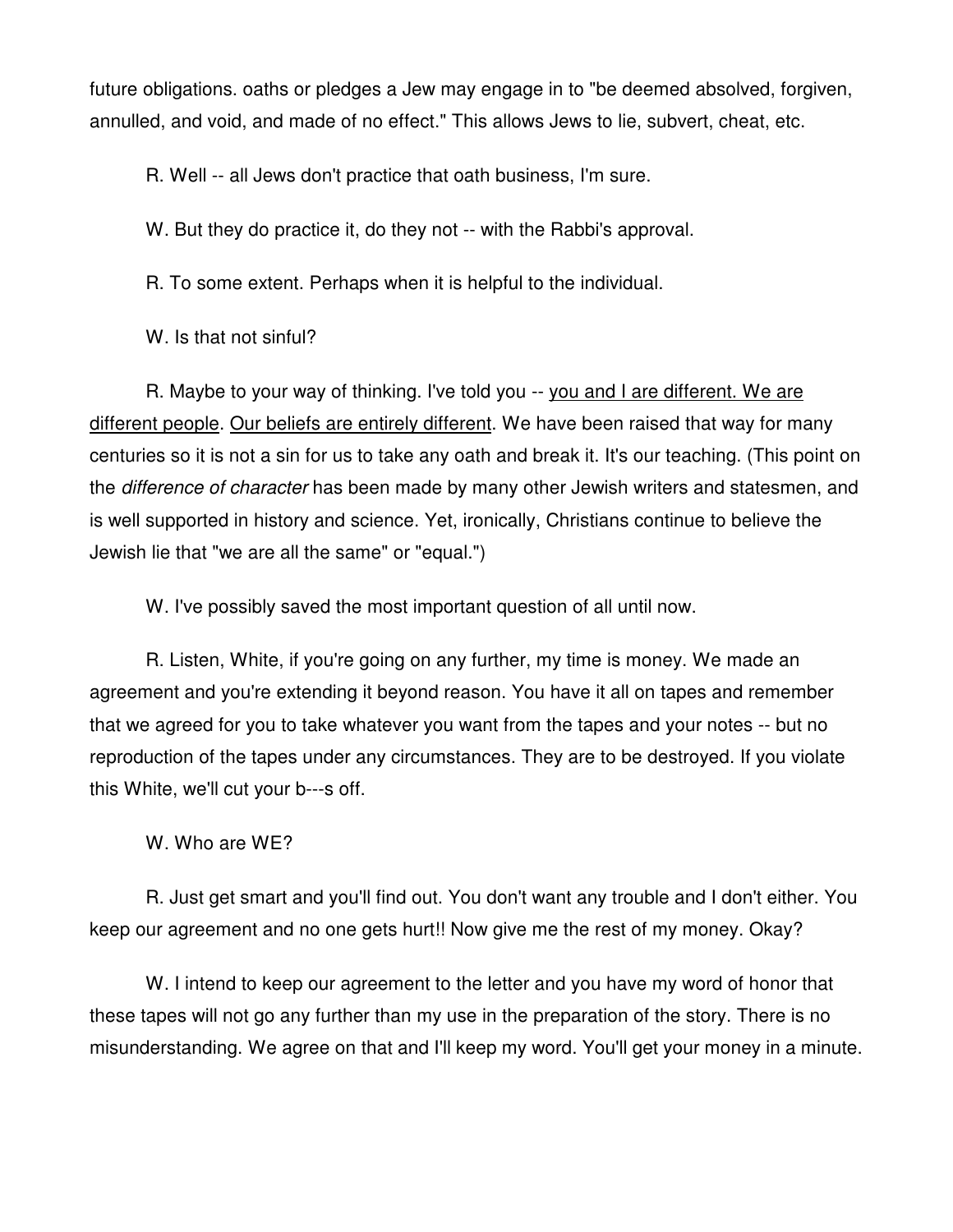R. I have friends White -- I know a lot of people and I don't want them to be reading things attributed to me that I didn't say. I don't give a damn what you or anybody else thinks - but I don't want lies printed -- only the questions and answers of this interview.

W. We understand each other perfectly in that regard, Mr. Rosenthal. Now, please, this question!!

R. Shoot. But remember I need Las Vegas money.

W. Surely you must know somewhere in your schooling, or you have some kind of personal feeling or understanding as to WHEN and WHY the story began that the Jews are God's Chosen People.

R. We ARE God's chosen people.

W. Do you really believe that Mr. Rosenthal?

R. Maybe I can explain or perhaps Jake could give you a better answer...

W. Who is Jake?

R. Jake Javits -- you know, my associate. He's the man that I work for and he's a pretty smart guy. Plenty smart. His answer might serve your purpose for the story better.

W. I want your answer!

R. . . . You and we actually have a different God.

W. Is that the answer to the Jews being God's chosen people?

R. To our god we are chosen ones. We are taught that from our childhood.

W. That is an evasive answer. You know what I mean when I pose such a question and I don't believe your reply or your explanation.

R. Okay. I don't give a damn what you believe.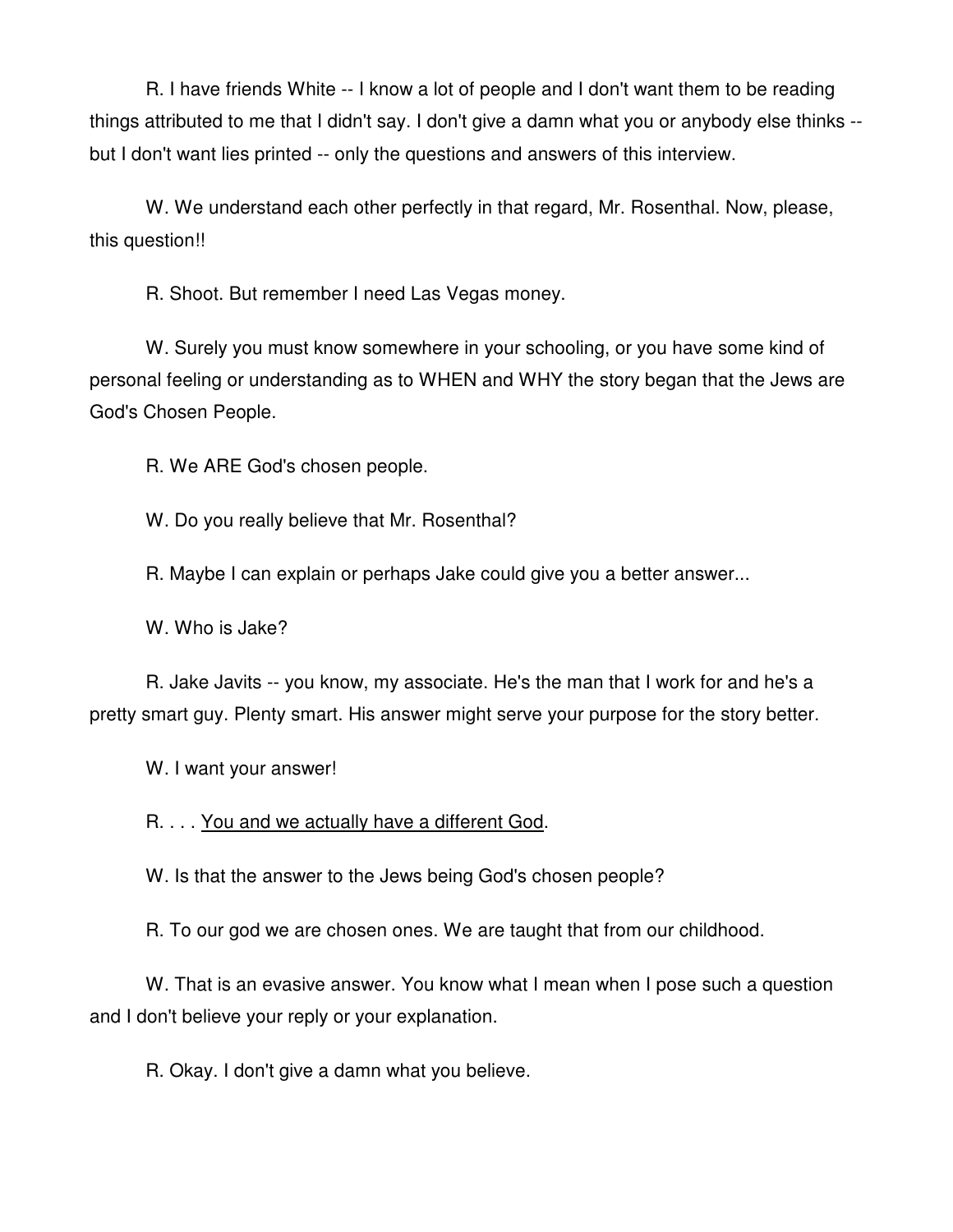W. Do your people believe that Jesus Christ was a Jew?

R. Hell! We're not going back to that again are we? We've already gone over that.

W. That was before the tape machine was ever turned on. I don't think we recorded your reply to this question.

R. Well, I can't answer for all Jews. I guess you're asking what Jews throughout the world believe?

W. Yes.

R. Jake could answer that better than I.

W. Please, I don't want Senator Javits' answer to anything. I want your answer.

R. White, I know what you're searching for. I've known from the beginning but that's all right. You and we are so apart. You're another breed. You're not our kind. It's not secret that we do not respect you, and of your kind. (Genesis 3:15).

W. Are you referring to just our kind as 'Christians'?

R. No, you gentiles -- all of you are our enemies. When I was a little boy, just a kid, very young, we were taught very wisely. Many centuries ago when the Jews were persecuted in almost every country and driven out of so many countries -- some of the governments, I cannot remember exactly whether it was the government of France or Spain. Anyway, the government demanded that the Jews must become Christians or be expelled from the country.

W. Yes, I recall reading of this many times.

R. Was it France or Spain.

W. Possibly both but I vividly remember the story of Queen Isabella of Spain -- how patient she was with the Jews -- always giving them the benefit of doubt -- until such time as her eyes were opened completely to the deceptions of the Jews. But please go on.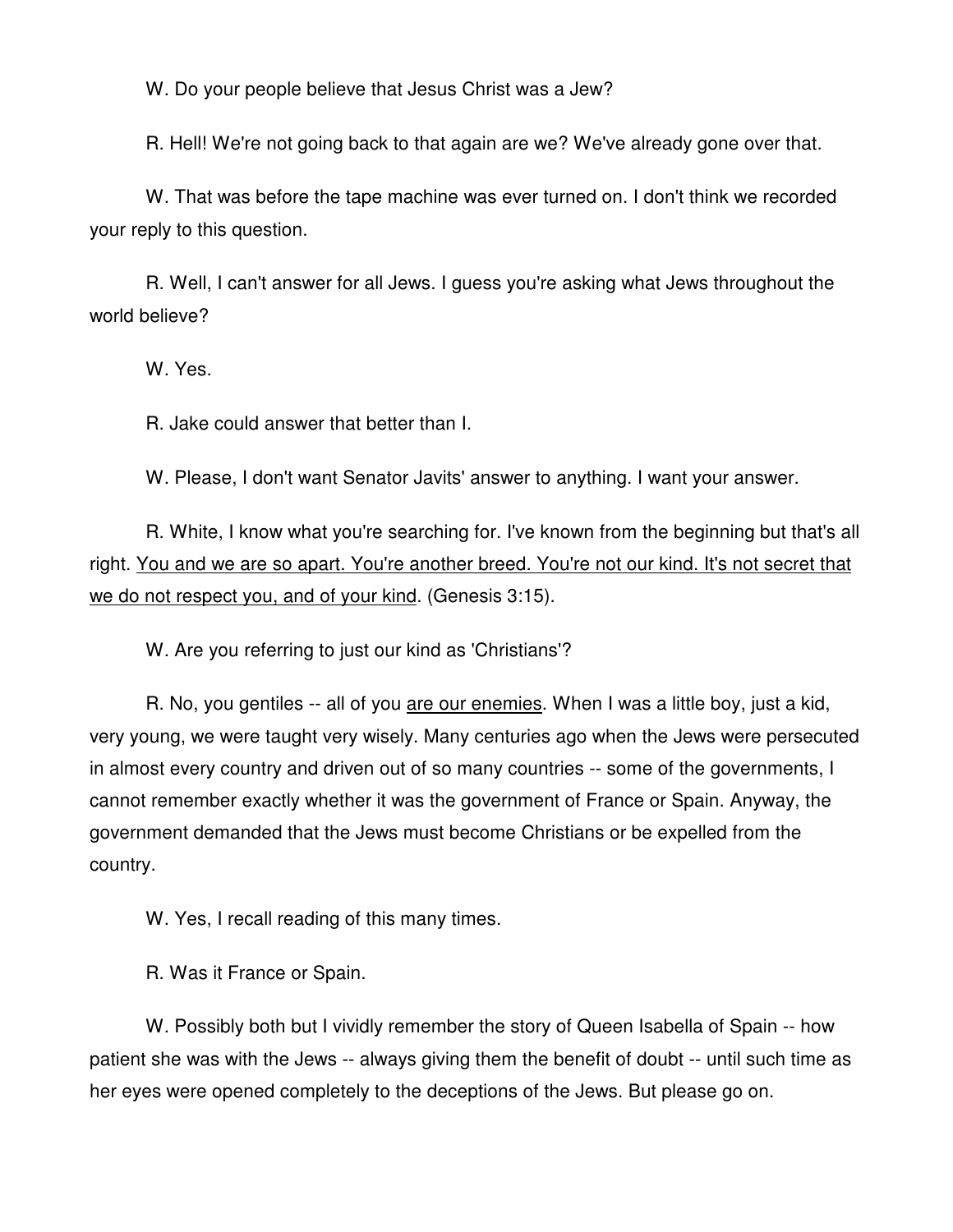R. Anyway, the Jews at that time had a very wise Rabbi leader, a world leader, and his advice was respected throughout the world. He said that the Jews must pretend to become Christians and bide their time and make real sacrifices if necessary. We have always been ready to sacrifice a few thousand Jews in exchange for world leadership. (This was the plan of the Jews who instigated WW II. Some Jews were sacrificed so that the "persecution" propaganda could continue.) It is a small price and there is nothing wrong with that. I was taught that we Jews must become lawyers so we could control and strangle the courts, and even the judges, unless they were Jews. We should become doctors and teachers and leaders in all the churches -- and this goal has almost been fully accomplished.

I said it before and I'll say it now -- that we will have complete, I say complete control, throughout the entire world possibly before I die. We are very successful in keeping you gentiles confused. We create confusion. (The word Babylon in Hebrew is Babel and means confusion. The Jews are masters at confusion because they are the ringleaders of the system known as "Mystery Babylon.") You're not stupid White. You know that the Jews are successful because of our unity. We die for one another if necessary. We generously finance our own, so it is understandable how we govern not only in this country. We direct American foreign affairs. We are the super government of the world. Is that enough?

W. Go on. I find what you are saying most interesting. Please go on.

R. We are the most powerful international body of people in the world! Do you believe that?

W. You speak with such confidence that I...

Mr. R. interrupted -- We can destroy any country's economy without their even being aware of it -- if we want to. I think this is what you want to hear. (Most Americans are totally unaware that by the Federal Reserve system their money has been stolen and the economy debauched.)

W. I'm expecting you to be truthful with me Mr. Rosenthal.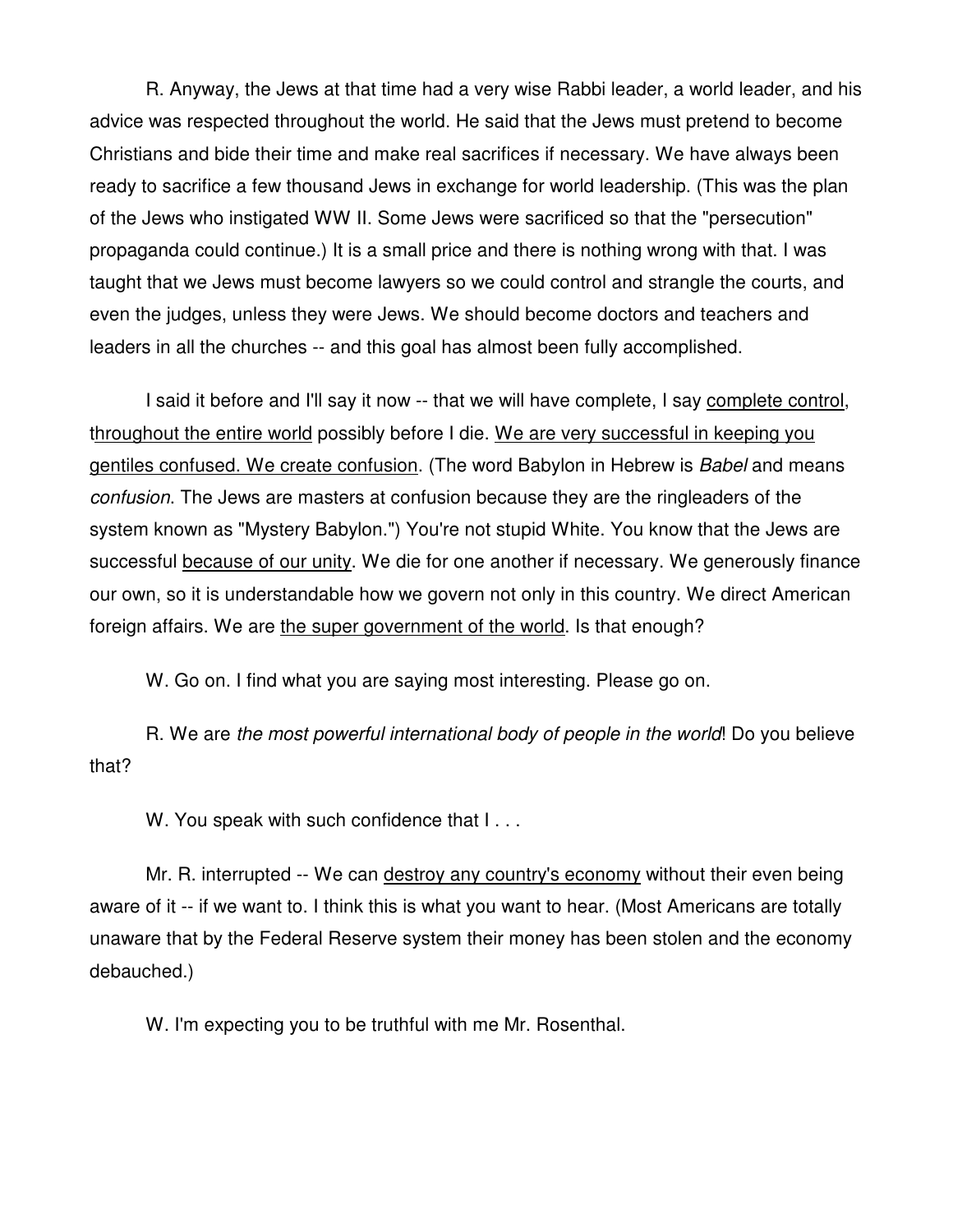R. Well, it's true. We're smart -- we are powerful and at the proper time we will mix up your gentile women with the Blacks and in 50 years you'll be all mixed up. Niggers love to s-- w your white women and we encourage it by using them to our advantage.

W. I recall your saying that the Blacks serve a purpose.

R. Yes, we will use them to a great advantage. (It was primarily by Jewish merchant ships and Jewish-run slave auctions that the blacks got to America.)

W. And try to destroy them after you have used them I presume?

R. If necessary. Yes! You and I know they're inferior people, a dumb race, but can be useful with the use of money. I mean real big money. Niggers will do anything for money. So, when the time comes -- and you might even live to see it -- we will have that complete control while you stupid Christians are waiting for your Christ, the impostor, to return as your savior.

W. You sound bitter.

R. Not at all. Why should I be bitter? We are on top!!

W. And when this whole sordid story becomes known, the result will be an aroused citizenry -- an angry citizenry who will want to destroy you.

R. How? I ask you how? YOU can't reach the people. We have it all under such control that no one -- no one or no-body can people unless it is done through our media control. (Who has ahd control of the mass media in the 20th century? -- Chairman of ABC pp Leonard Goldenson, President of CBS -- James H. Rosenfield, Chairman of RCS -- David Sarnoff, Chief Executive of NBC -- Fred Silverman, President of PBS -- Lawrence Grossman, Chairman of Time -- Arthur Heiskell, Editor of U.S. News & World Report -- Marvin Stone, Chief Executive of Dow Jones -- Warren H. Phillips, Editor of Newsweek -- Lester Bernstein, President of TV Guide -- Walter Annenberg, President of New York Times -- Sulzberger family, TV program producer -- Norman Lear -- these and more all are Jews!!) We have it sewed up!! We have infected your churches completely and we now control the school system in the United States. It is a reality that we have complete control of organized Christianity. Almost anywhere -- completely.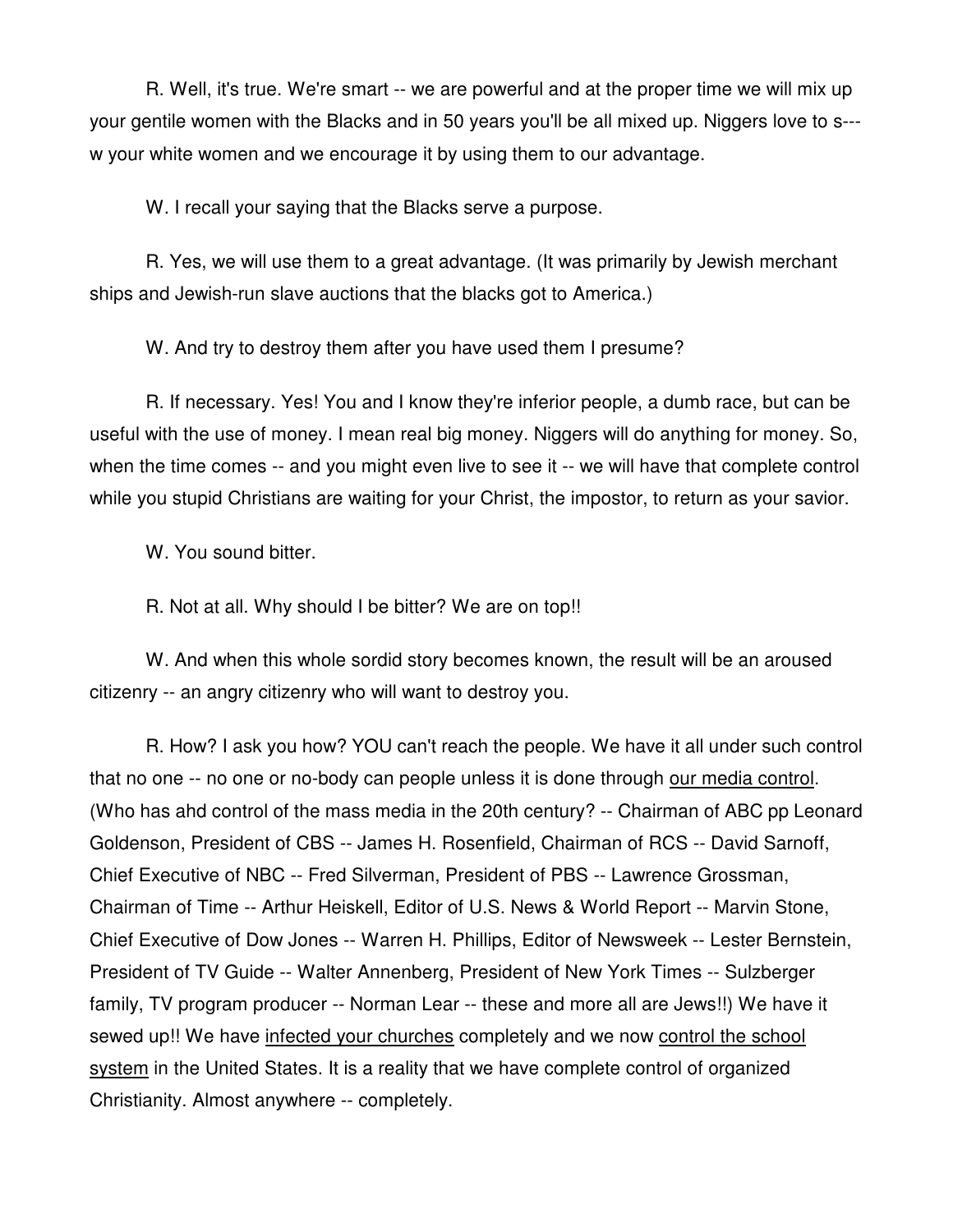W. I find so many things you say to be repulsive. The way you say things ...

R. It's what you wanted to hear or you wouldn't have paid good money for this interview.

W. So long as you are truthful with me -- but you still haven't answered that question I posed long back -- do you believe that Jesus Christ was a Jew?

R. As I said, Jake could give you a really intelligent answer. I know that most of our friends, kids and people I grew up with -- in fact all of our friends -- I'd say all of them, don't believe Christ was a Jew. He was an impostor and millions of people all over the world now believe that Christianity was founded on untruth and deliberate incorrect translations of your Bible. Christ was a fraud. Even the National Council of Churches agree that there were false translations of the book your people respect. It's built on lies. (This comment can hardly be regarded as coming from a true Christian source since the National Council of Churches was organized by Jews and its theology is controlled by them.)

W. According to the latest scholarly research, your ancestors are not Israelites but Mongolians and Asiatics from Eastern Europe and Western Asia, so your ancestors were thousands of miles from the Holy Land. They never, ever saw the Holy Land -- proving that your people were not the chosen people of God.

R. So what? What difference does it make?

W. We have been taught the big lie for many years that Jews are God's Chosen people, so it does make a difference. A very grave difference.

R. What grave difference?

W. Does it not prove that the great majority of Jews today are Khazar in origin. Your ancestors never trod the lands where Christ walked. They never knew Jerusalem and Palestine so how could . . . (Mr. R. interrupted)

R. (shouting) What the hell difference does it make now?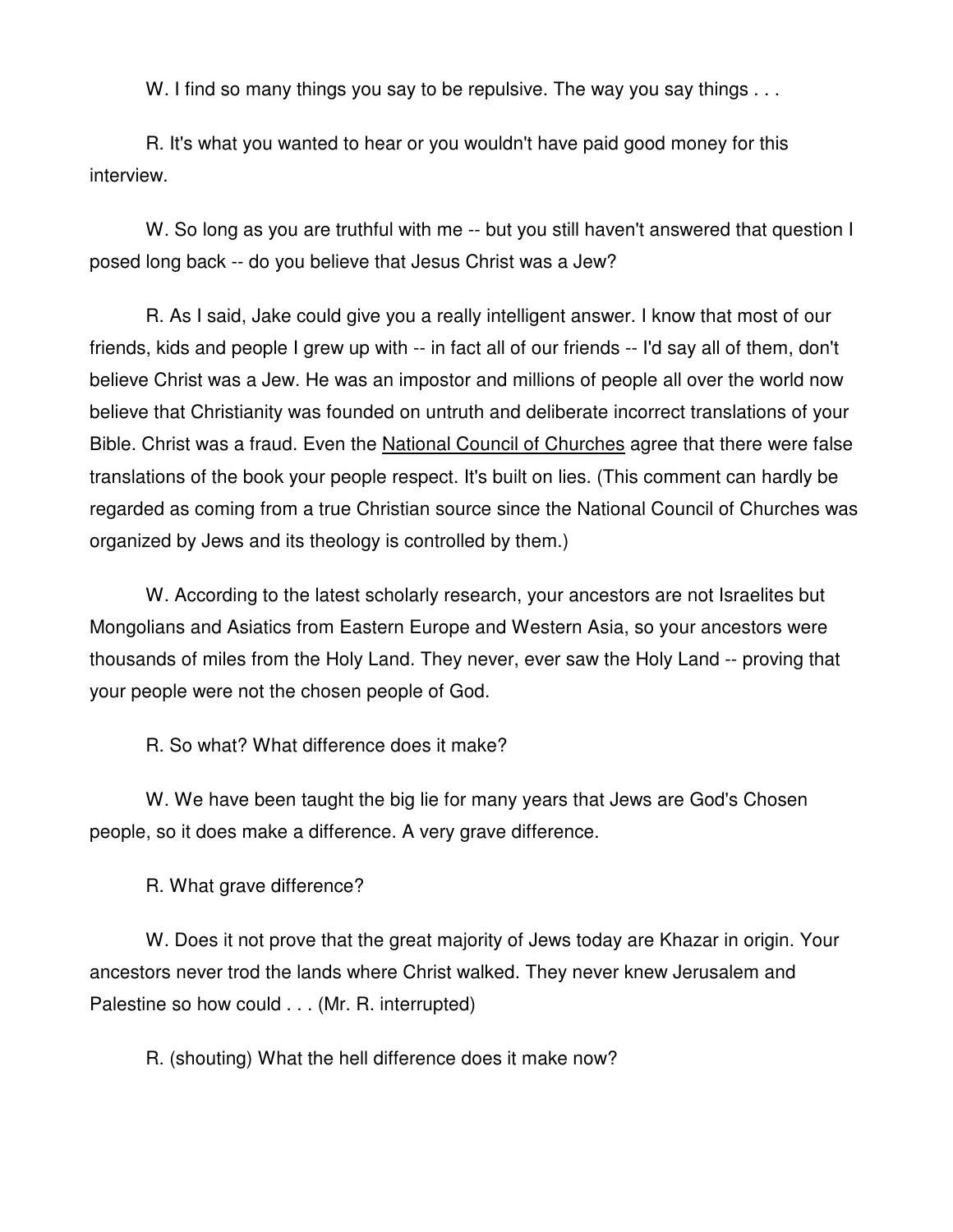W. I find so many things that you have said as being repulsive and your arrogant manner in boasting, as it were, to admittedly being a part of this gigantic . . . this heinous plot against mankind -- and at times, you attempt to brush things off by saying 'what difference does it make'. So much of what you have admitted staggers me, in fact, I lack the words . . . (Mr. R. interrupts here).

R. That's because you're a gentile. You don't understand. You never will! Until it's too late and my hope, personally, is that the American people do not... (Mr. R. paused here).

W. There is so much of what you have said, that as an individual, people may not believe you -- they may not believe this interview...(Mr. R. interrupts).

R. That is why we have the control today. One of the reasons. Your people did not believe that it was possible for any people or race to accomplish what we have within a couple of hundred years. The gentile is stupid. WE are intelligent. I am going to be a very important person in and around Washington and soon. I intend to become nationally prominent. You are going to hear and read about me in the future. I'm young and have had the guts to tell you more than any other Jew would ever dare to tell you -- at least publicly. I've stuck my neck out White. Some of what I have told you is part of the *inner*, invisible world of Jewry.

W. Looking at you now as I denote your change, I see you as a despicable bastard - all of you . . . (Mr. R. interrupts).

R. No one calls me a bastard and gets away with it!!

W. You are all contemptible, base and detestable ---

R. I'll knock your God damn head off if you call me a bastard . . .

W. I wouldn't try it if I were you. I too have friends, many of them would like a chance to get to you so let's keep this on a formal basis as it was intended at the beginning. (Mr. R. then said something which I asked him to spell. He spelled O-Y V-A-Y, Oy Vay, and added oy vay iz mir, and when asked what it meant he said I would not understand, but I am including it here because it is on the tape.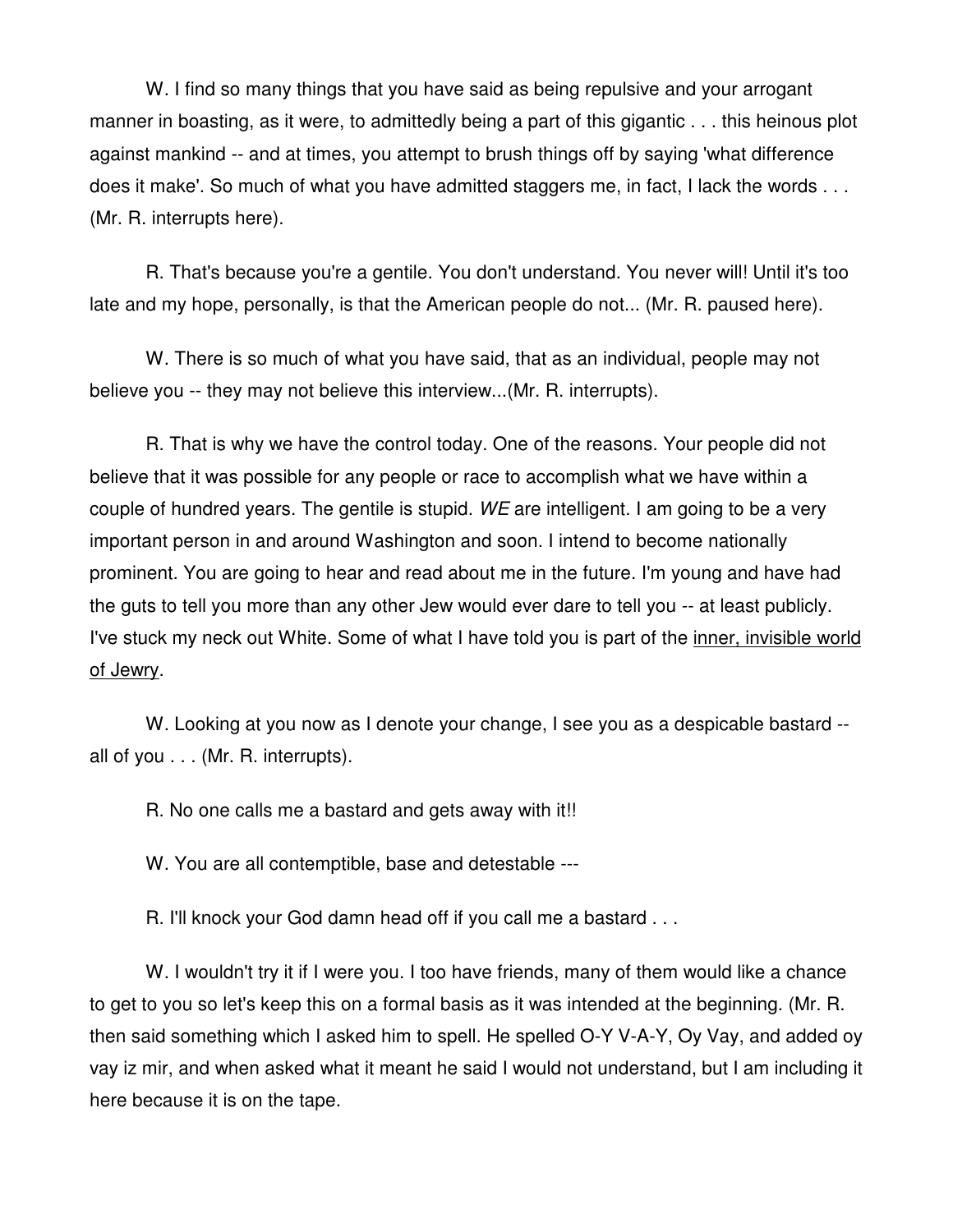W. Many times when referring to a person being a Jew, I have heard it said, 'Well, I understand he is a Presbyterian or a Catholic.' So, I would like your opinion or explanation. How do Jews feel about another Jew who becomes a Christian Scientist or converts to any other religion? Is he or she no longer a Jew?

R. That can best be answered -- well let me put it this way. I don't know what your mother and father were -- what nationality I mean . . .

W. My father was British -- English, and my mother was German.

R. Well, if you decided to study Zionism or the Talmud or actually wanted to become converted and attended the synagogue would that erase your English or German heritage?

W. Of course not -- but I wanted to hear it from a learned Jew. What you have said then is that he or she is always a Jew.

R. It's stupid -- stupid. We are what we are! No matter what we join or adopt it doesn't change what we ARE. I am a Jew and nothing can change me because I take up another religion. Such stupidity! (This concept is verified in Scripture by the rhetorical question: "Can the Ethiopian change his skin, or the leopard his spots?" And in the parable of the Tares and the Wheat we find that the Tares (the children of the wicked) are utterly destroyed. None are saved from the destroying fire, none are *converted* into Wheat. God is not going to change the tares into something they never were.)

W. But the Jews are a great part of this deceit.

R. We have a talent for confusing your issues.

W. You are masters of deceit and this cunning practice of yours has allowed your people to infiltrate the governments throughout the world.

R. Why not? Why shouldn't we take over the banks, the universities, the church and the government if the gentiles are not intelligent enough to run them? I could not have talked this way a few years ago but now it is different. There is nothing to undo our strategy in the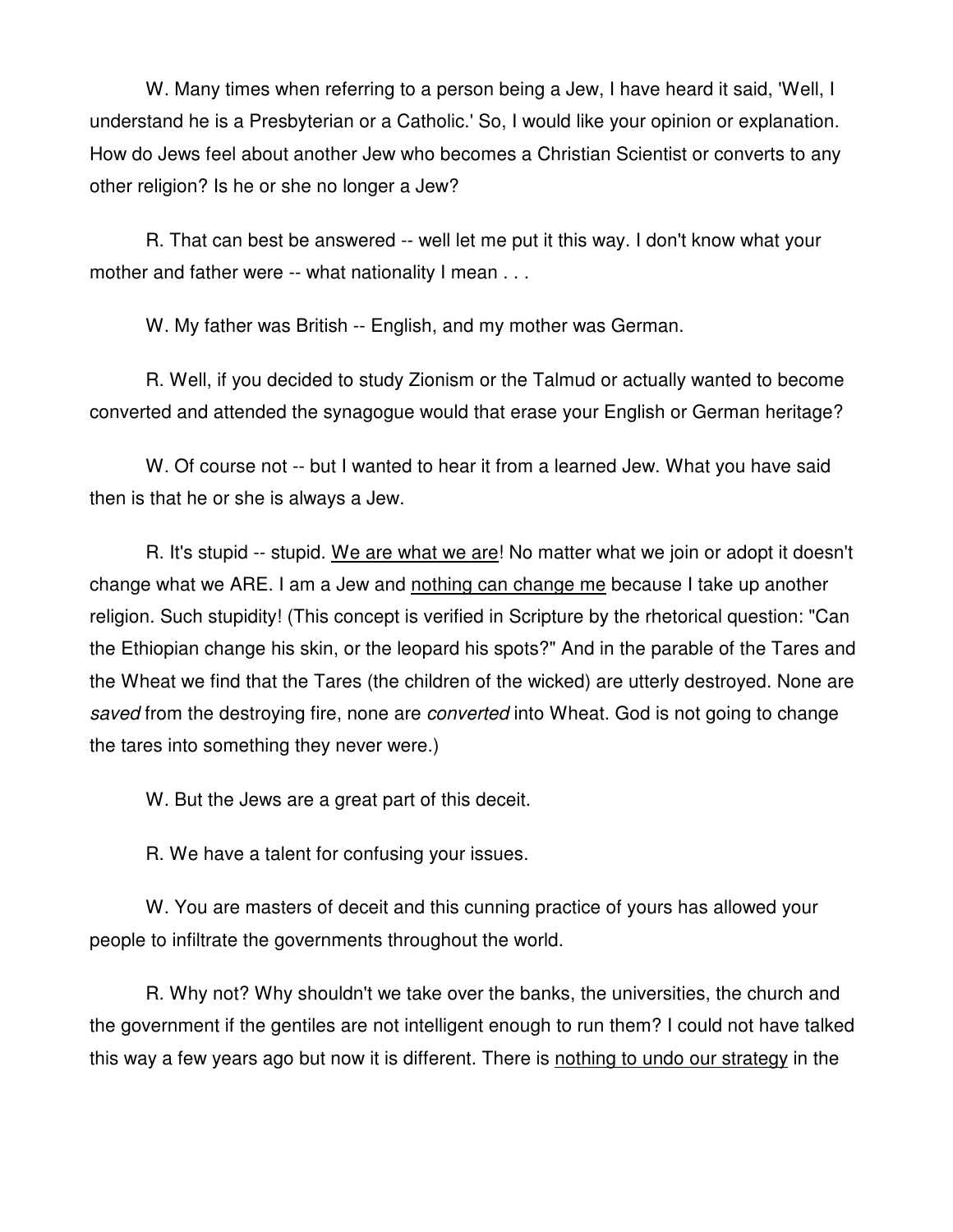world today so I can speak much more freely. What I've disclosed may help other Jews to speak out if they have any guts. We are not a pusillanimous race.

W. You're very sure of yourself and your people aren't you?

R. We may be divided in many things, but nothing ever actually separates us.

W. Who is WE?

R. My people, the Jews are 'as one' when it counts most. No incident can ever divide us. (Down throughout the centuries Jews have learned they cannot trust other people. Thus, the Jewish racial bond is their greatest bond.)

W. I have heard Jews fight each other with venom!

R. Ahh, that's entirely different. Sure we will fight one another but as I say, when it counts most we're 'as one'. Our forte White is division and duplicity. It is an infallible weapon and we are skillful -- perhaps perfectionists in its application. You don't have the intelligence to compete.

W. But we have a culture that you Jews will never understand or equal.

R. Jews have a family life. Our culture requires a high standard in education. We establish standards so that our kids exceed that of their parents. Our people continue to show a dramatic educational advancement. Our kids' success doesn't depend entirely on schools but on the family and we are damn proud of these accomplishments. You can't compete! More than 12,000 doctors are graduated from medical schools in the United States every year and almost 10,000 of them are Jews. Among the law students the Jewish percentage is even higher. Jews are on such a solid foundation here in the United States that any kind of opposition to our control would only be temporary. You know we laugh about the, six million story just like the story that Christ was a Jew and the God's Chosen People story. This should show people that we have a solidarity like none other in the world. Jews have a closeness to other Jews whom they have never seen or perhaps even heard of. (As it is said -"Blood is thicker than water.")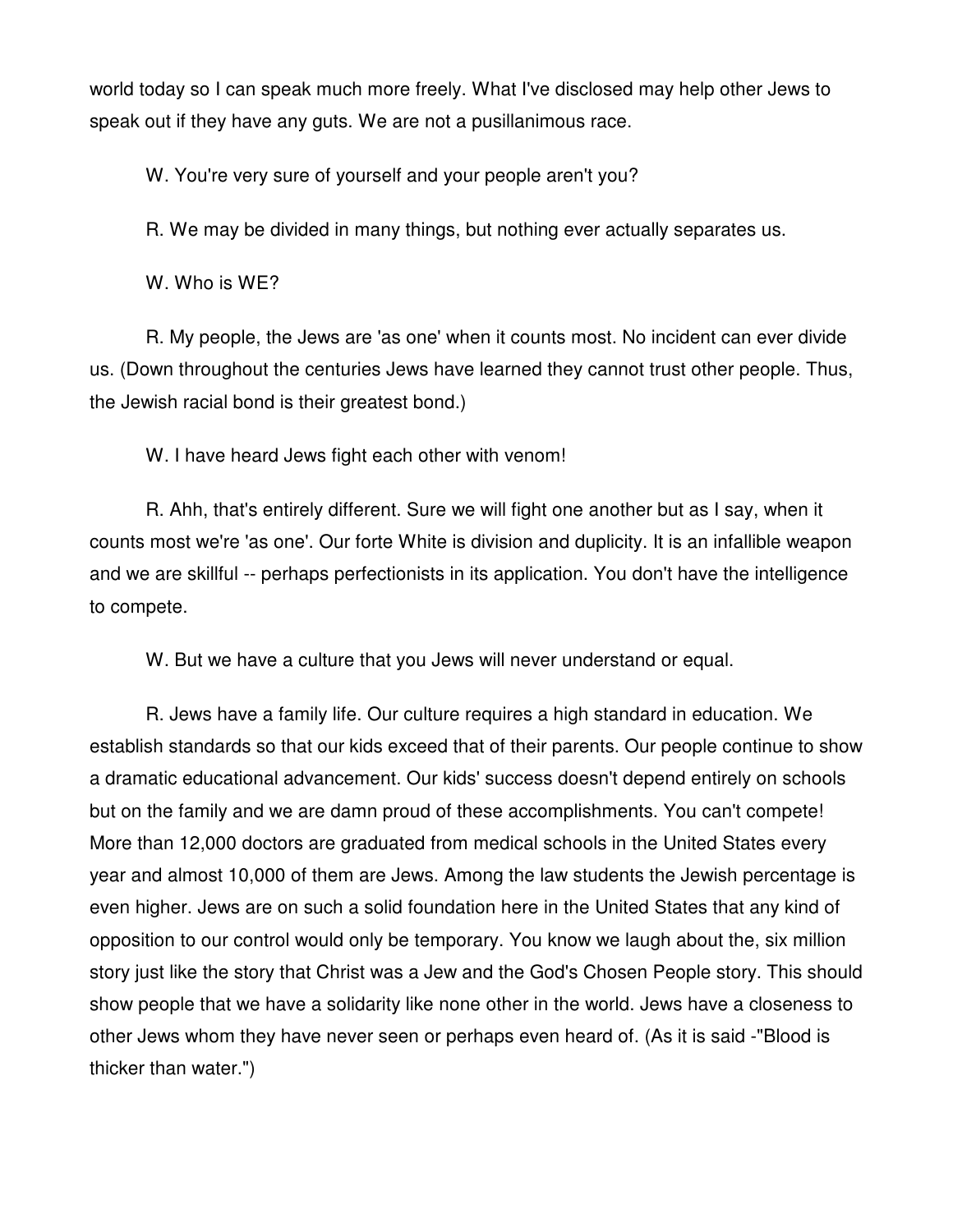W. Mr. Rosenthal, I hope you haven't lied to me in any of this interview because if you did we could retaliate on you. Understand?

R. What I have told you is true -- ALL of it. I don't need to lie.

W. I have found the Jews' passion is greed, profit and the destruction of Christianity. Am I correct?

R. I cannot speak for all Jews.

W. I'm speaking of the great majority of Jews. Am I right?

R. Maybe most Jews feel that way -- but there's nothing wrong with that!!

W. I think you just go on and on because there is a bitterness within you and perhaps you say things that even you do not believe. Some of the things you say are almost unbelievable.

R. Well I don't give a good God damn what you believe. I've given you honest answers and opinions. Now no more questions. And don't forget our agreement -- if I learn that the tapes are used other than what we agreed upon you will suffer serious consequences. Do you understand?

W. I understand. And now Mr. Rosenthal, here is the balance of the money agreed upon for this interview.

#### **-- FINIS --**

Dear reader -- after the tape machine had been turned off, I accused Harold Rosenthal of not living up to our agreement in replying truthfully to my question as to the Jews being God's Chosen people. He replied:

"We are god's chosen people . . . Most Jews do not like to admit it, but our god is Lucifer -- so I wasn't lying -- and we are his chosen people. Lucifer is very much alive."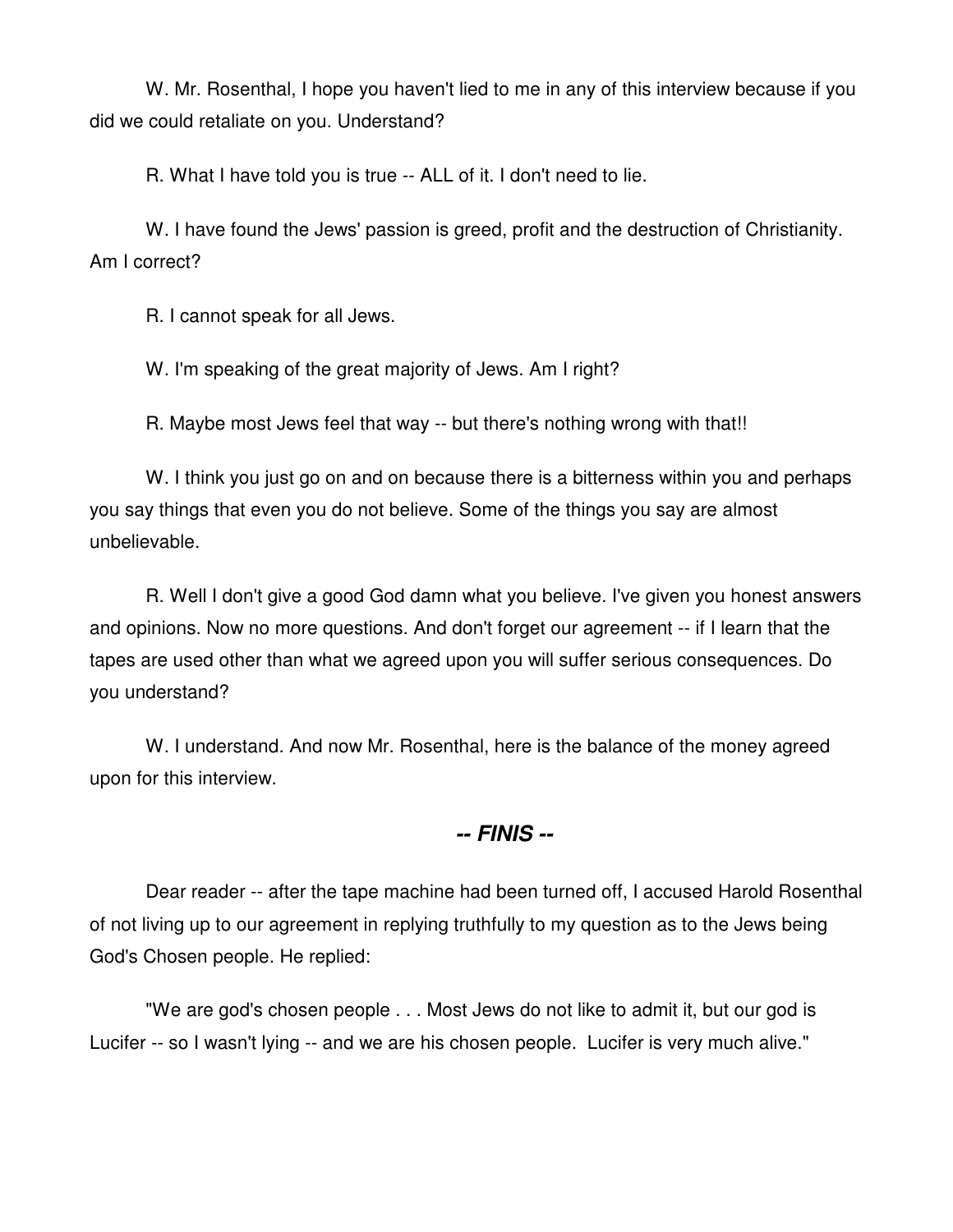I was stunned. I had no further comment. I had watched this arrogant, boastful person change at times like a chameleon that changes its color. Many times he showed a hatred - yes, even a venom. At the conclusion I felt unclean being around him,

#### **The Hidden Tyranny Has Been Revealed**

Much of what Harold Wallace Rosenthal said brought to the surface a reality we veterans have known all along -- but this "Jewish" treachery is more shocking when getting it all in one package.

It has been alleged that Harold Rosenthal was killed because he talked too much so it is understandable, if true, inasmuch as he made such shocking statements almost seven years ago that we now see as a reality. As an example we cite the staggering exploitation of the Negro and the Black presence everywhere today. We minimized Mr. R's boastings of their control of our churches. Unbelievable then. Now, in the Fall of 1983 it is a reality that the "Supreme Court sanctions IRS approved State Churches."

When Rosenthal made such statements about church control we felt that he was bragging, but the present-day persecution of the church and its ministries here in America by the government is today a FACT. If you were told that a sheriff and three deputies would wait in the darkness of midnight to arrest a Pastor, one Everett Sileven, in Omaha, Nebraska, because he intended to resume the daily educational ministry in Faith Baptist Church in Louisville -- you would not have believed it six years ago. Today, however, it is just another bizarre episode in one of the most incredible stories in American history. Organized Jewry is determined and the 'Final Oppression of Christianity via Taxation and Regulation is now FACT'.

The enemy is not coming. The enemy is here. War has been declared on Christianity, churches, religious freedoms, the true American Way, and the white race. Are other freedoms worth standing for; living for; fighting for; dying for? If so, let's stand up and be seen and speak up and be heard. The time to fight for freedom is while we still have the freedom to do so. Christians are to be the salt of the earth and the light of the world. Salt and light are dominion qualities. It is time for Christians to exercise Godly dominion -- and if by the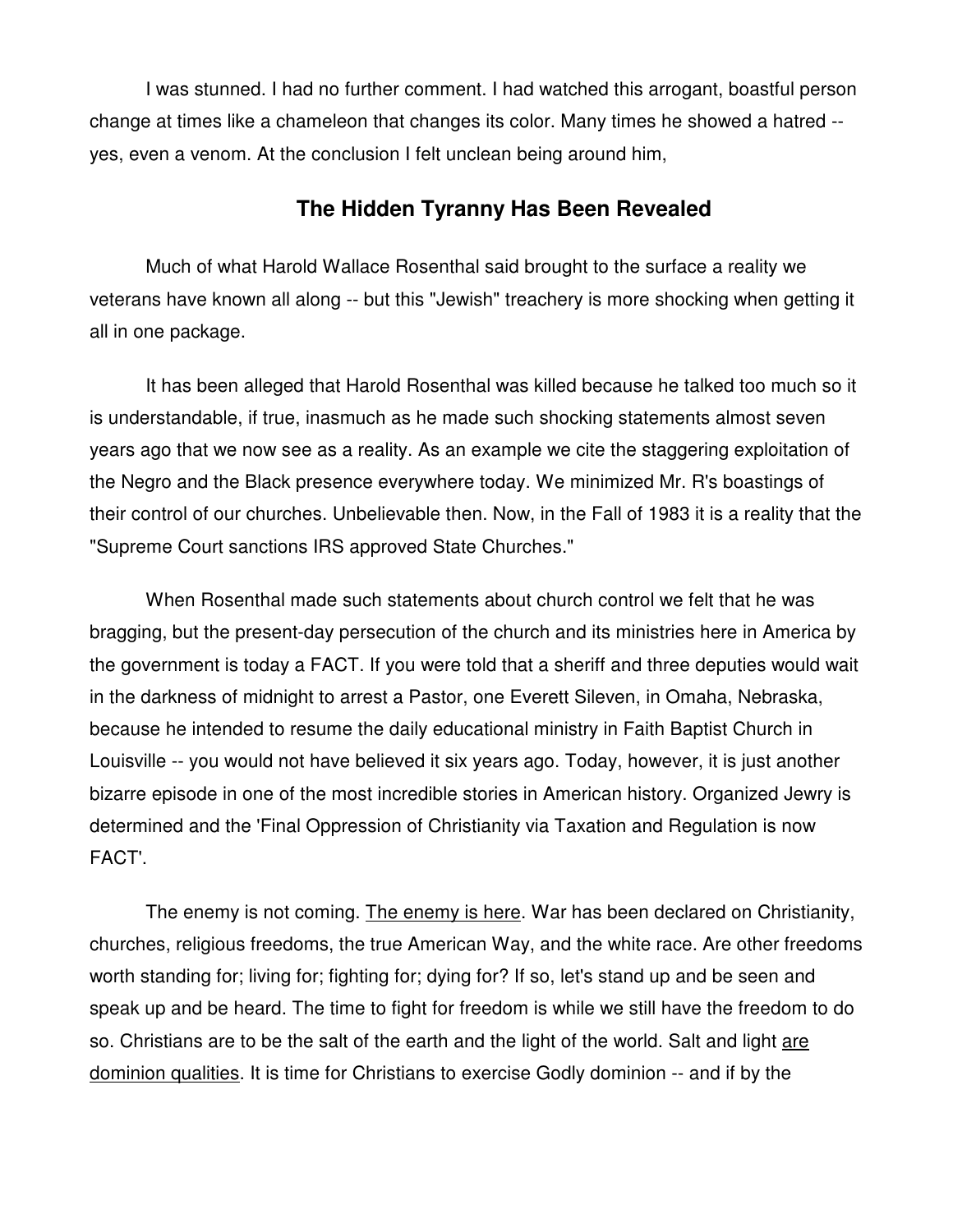instrument of governmental authority a people is being driven to its destruction, then rebellion is not only the right but the duty of every member of that people.

The hot blood which stood us at Concord still flows in our veins! We need true Americans for the defense of America against Jewish tyranny and there are millions of freedom-loving, red-blooded Americans out there waiting to be told. So let us ally ourselves together in the refusal to permit those alien devils from ruining our once great nation.

When the American people really discover and realize what the unspeakable Jew has perpetrated, their wrath will know no bounds, and the gutters will run deep with blood.

Other books by author Charles A. Weisman:



The Right to KEEP and BEAR ARMS *Author: Charles A. Weisman*

The Right to Keep and Bear Arms is a concise and revealing explanation of the facts, principles, history, and law surrounding the fundamental rights to keep and bear arms. This material has been compiled and written so that Americans may be more informed about one of their most important rights, their right to keep and bear arms. 112 pages



MAXIMS of LAW *Author: Charles A. Weisman*

This book contains over 1600 maxims of law which are listed under 105 different subject headings and also contains over 300 Latin words and phrases and their English meaning. Maxims of Law is an excellent reference tool and will help anyone who wants a better understanding of law. 112 pages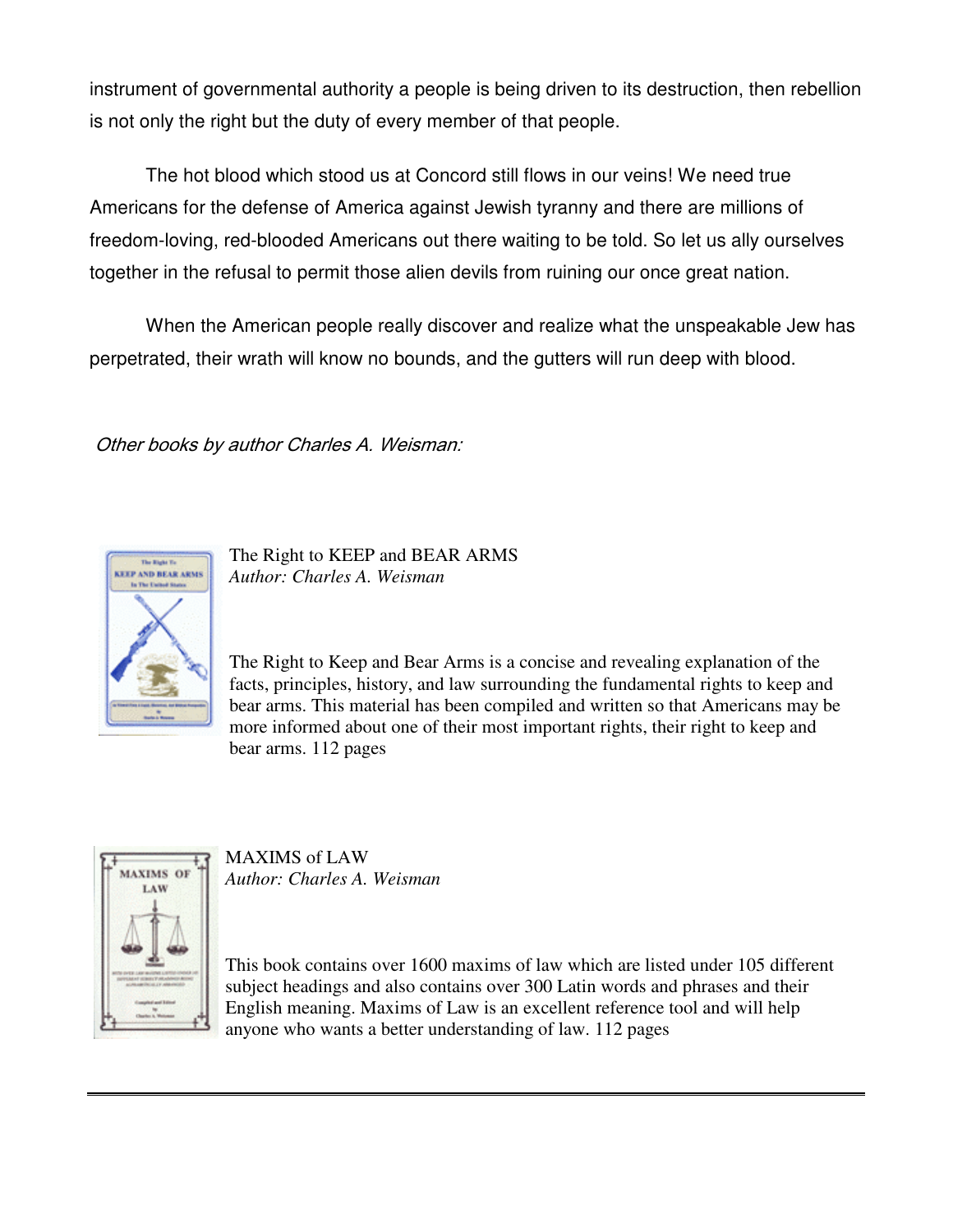**Free receipt, possession, dissemination, discussion and transmission of this document (or documents contained in this collection or archive) are all hereby claimed and maintained as under the Universal Declaration of Human Rights; including (but not limited to) those following:** 

# **From the Universal Declaration of Human Rights**

#### Article Twelve of the Universal Declaration

**1. No one shall be subjected to arbitrary interference with his privacy**, family, home or correspondence, nor to attacks upon his honour and reputation.

2. Everyone has the right to the protection of the law against such interference or attacks.

#### Article Eighteen of the Universal Declaration

**Everyone has the right to freedom of thought**, conscience and religion; this right includes freedom to change his religion or belief....

#### Article Nineteen of the Universal Declaration

**Everyone has the right to freedom of opinion and expression**; this right includes freedom to hold opinions without interference and **to seek, receive and impart information and ideas through any media and regardless of frontiers**.

#### FAIR USE NOTICE

This site contains copyrighted material, the use of which has not always been specifically authorized by the copyright owner. We are making such material available in our efforts to advance understanding of environmental, political, human rights, economic, scientific, and social justice issues etc.

#### US LAW

We believe that our use of any such copyrighted material constitutes a 'fair use' as provided for in section 107 of the US Copyright Law. In accordance with Title 17 U.S.C. Section 107, the material on this site is distributed without profit to those who have expressed a prior interest in receiving the included information for research and educational purposes. For more information go to: http://www.law.cornell.edu/uscode/17/107.shtml.